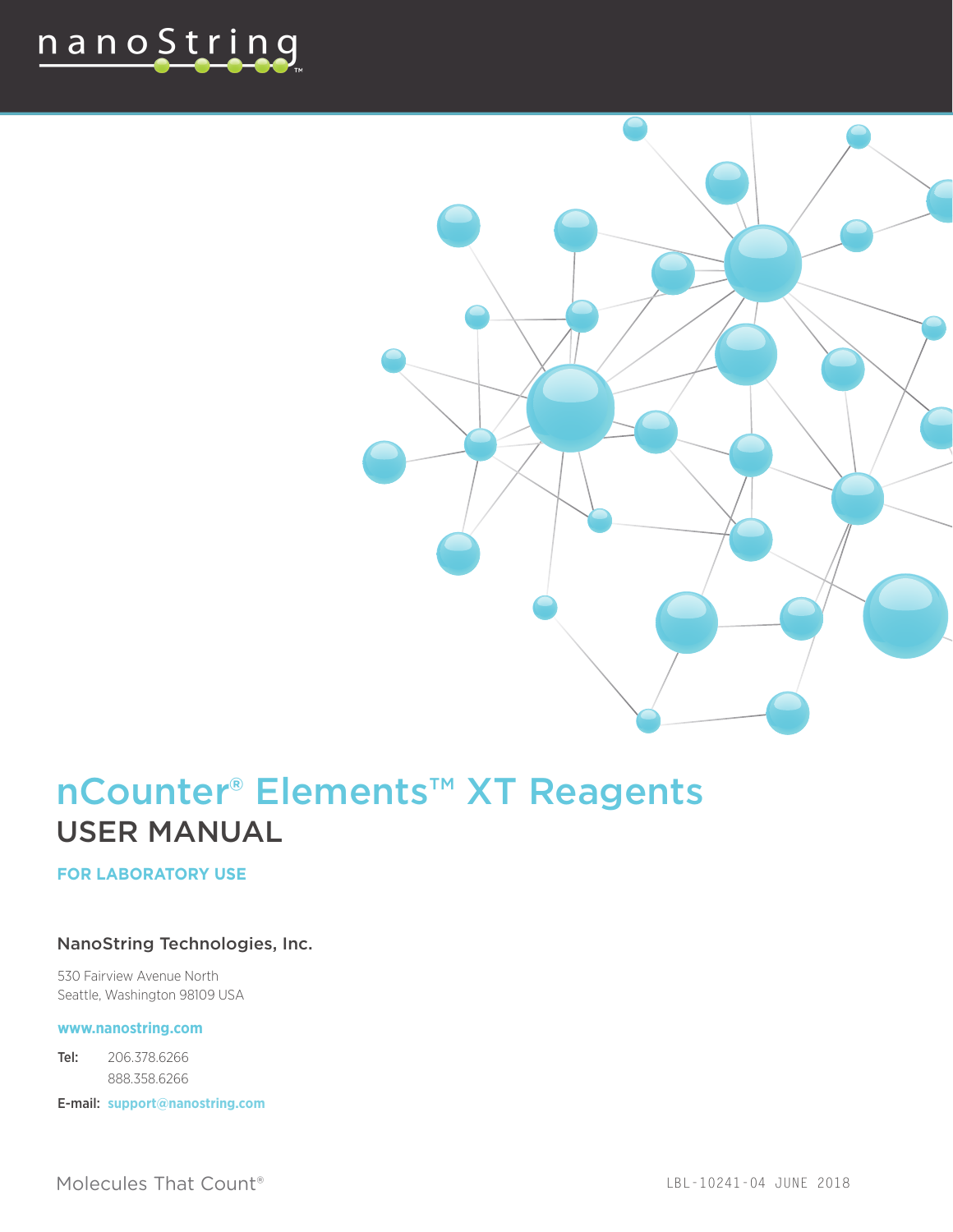#### **For Laboratory Use**

#### **Intellectual Property Rights**

This nCounter Elements TagSets package insert and its contents are the property of NanoString Technologies, Inc. ("NanoString") and are intended solely for the use of NanoString customers for the purpose of using nCounter Elements TagSets reagents. nCounter Elements TagSets and this package insert and any other documentation provided to you by NanoString in connection therewith are subject to patents, pending patents, copyright, trade secret rights, and other intellectual property rights owned by or licensed to NanoString. For a list of patents, see **[www.nanostring.com/company/patents](http://www.nanostring.com/company/patents)**.

#### **Trademarks**

NanoString, NanoString Technologies, the NanoString logo, nCounter, Elements and Molecules that Count are trademarks or registered trademarks of NanoString Technologies, Inc., in the United States and/or other countries. All other trademarks and/or service marks not owned by NanoString that appear in this document are the property of their respective owners.

#### Copyright

© 2016–2018 NanoString Technologies, Inc. All rights reserved.

### **Versions for LBL-10241**

| <b>Version Number</b> | <b>Description</b> |
|-----------------------|--------------------|
| 01                    | Initial release    |
| 02                    | Minor updates      |
| 03                    | Minor updates      |
| 04                    | Minor updates      |

#### **Contact Information**



#### **NanoString Technologies, Inc.**

530 Fairview Avenue North Seattle, Washington 98109 USA

Tel: +1 888 358 NANO (+1 888 358 6266) Fax: +1 206 378 6288 Email: **[support@nanostring.com](mailto:support%40nanostring.com?subject=)**

Website: **[www.nanostring.com](http://www.nanostring.com)**



#### **EU Authorized Representative**

NanoString Technologies Europe Limited ATTN: Legal Department 11th Floor Whitefriars Lewins Mead Bristol, Avon BS1 2NT United Kingdom

Email: **sup[port@nanostring.com](mailto:support%40nanostring.com?subject=)** Website: **[www.nanostring.com](http://www.nanostring.com)**

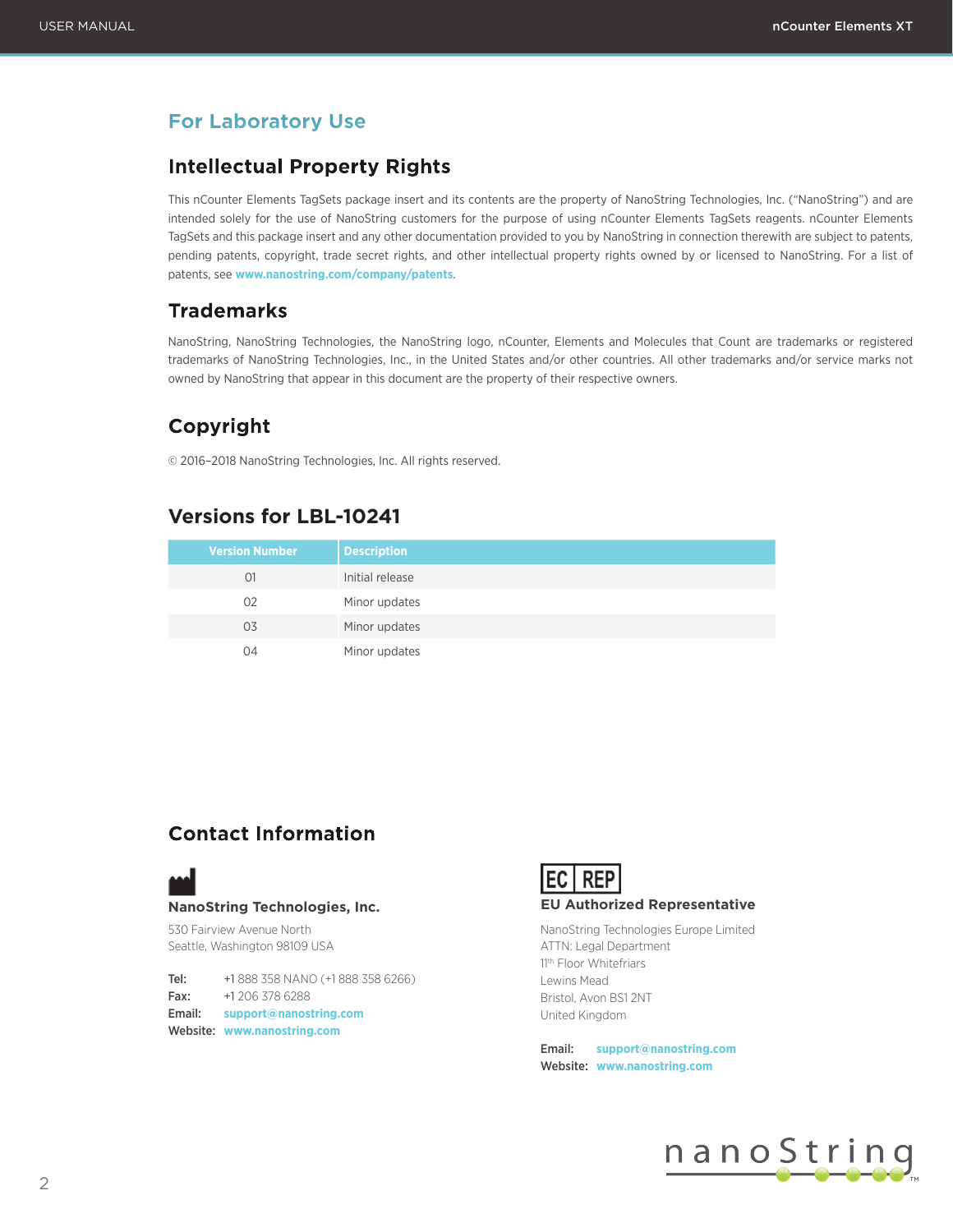### **CONTENTS**

| В.             |  |
|----------------|--|
| $\mathsf{C}$ . |  |
| D.             |  |
|                |  |
| Е.,            |  |
|                |  |
|                |  |
| E.             |  |
|                |  |
|                |  |
|                |  |
| <b>B.</b>      |  |
|                |  |
|                |  |
|                |  |
|                |  |
| <b>B.</b>      |  |
| $\mathsf{C}$ . |  |
|                |  |
|                |  |
| В.             |  |
| $\mathsf{C}$ . |  |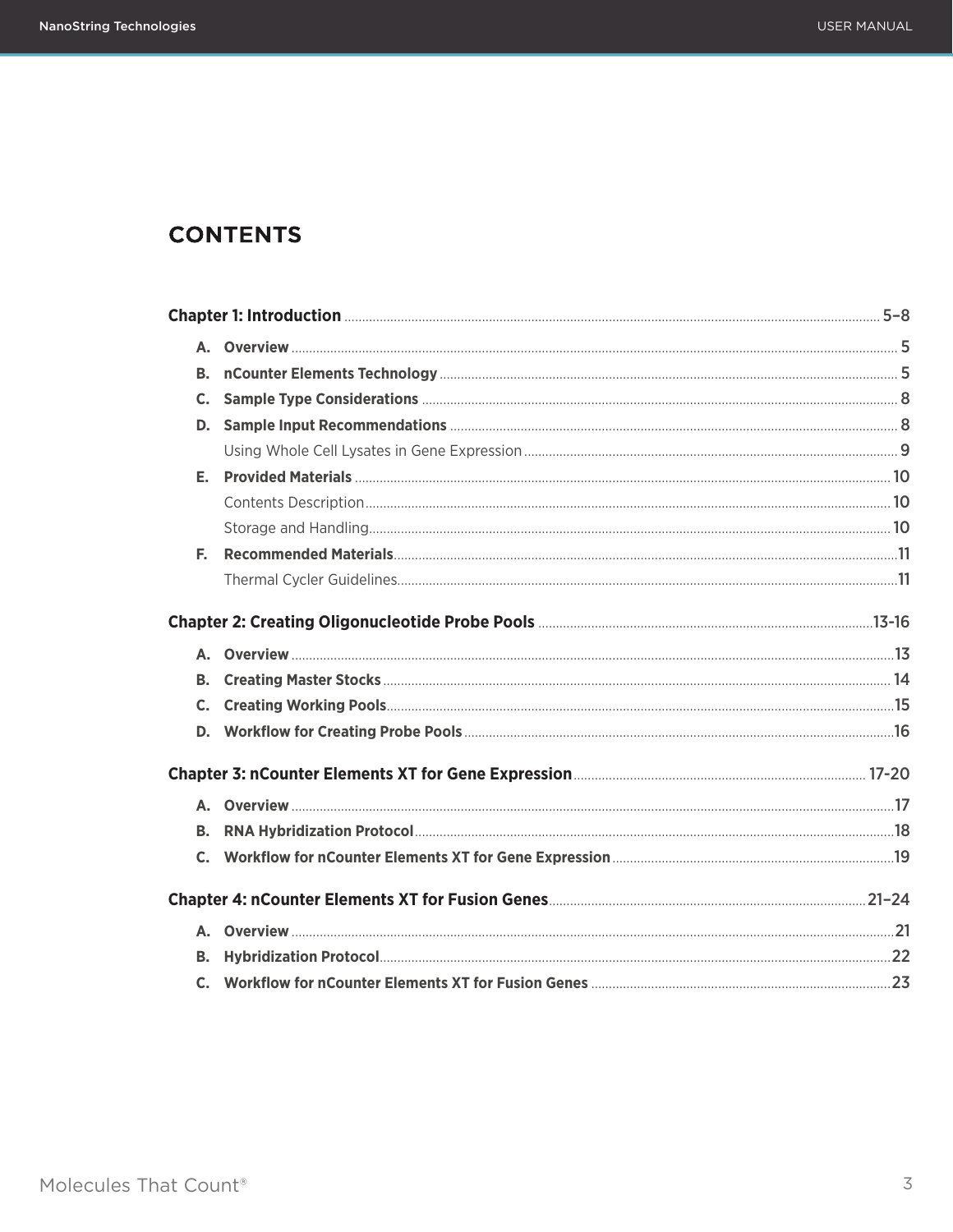| $\begin{minipage}[c]{0.9\linewidth} \textbf{Fragmentation} \end{minipage} \begin{minipage}[c]{0.9\linewidth} \textbf{25} \end{minipage}$ |  |
|------------------------------------------------------------------------------------------------------------------------------------------|--|
|                                                                                                                                          |  |
|                                                                                                                                          |  |
|                                                                                                                                          |  |
|                                                                                                                                          |  |
|                                                                                                                                          |  |
|                                                                                                                                          |  |
|                                                                                                                                          |  |

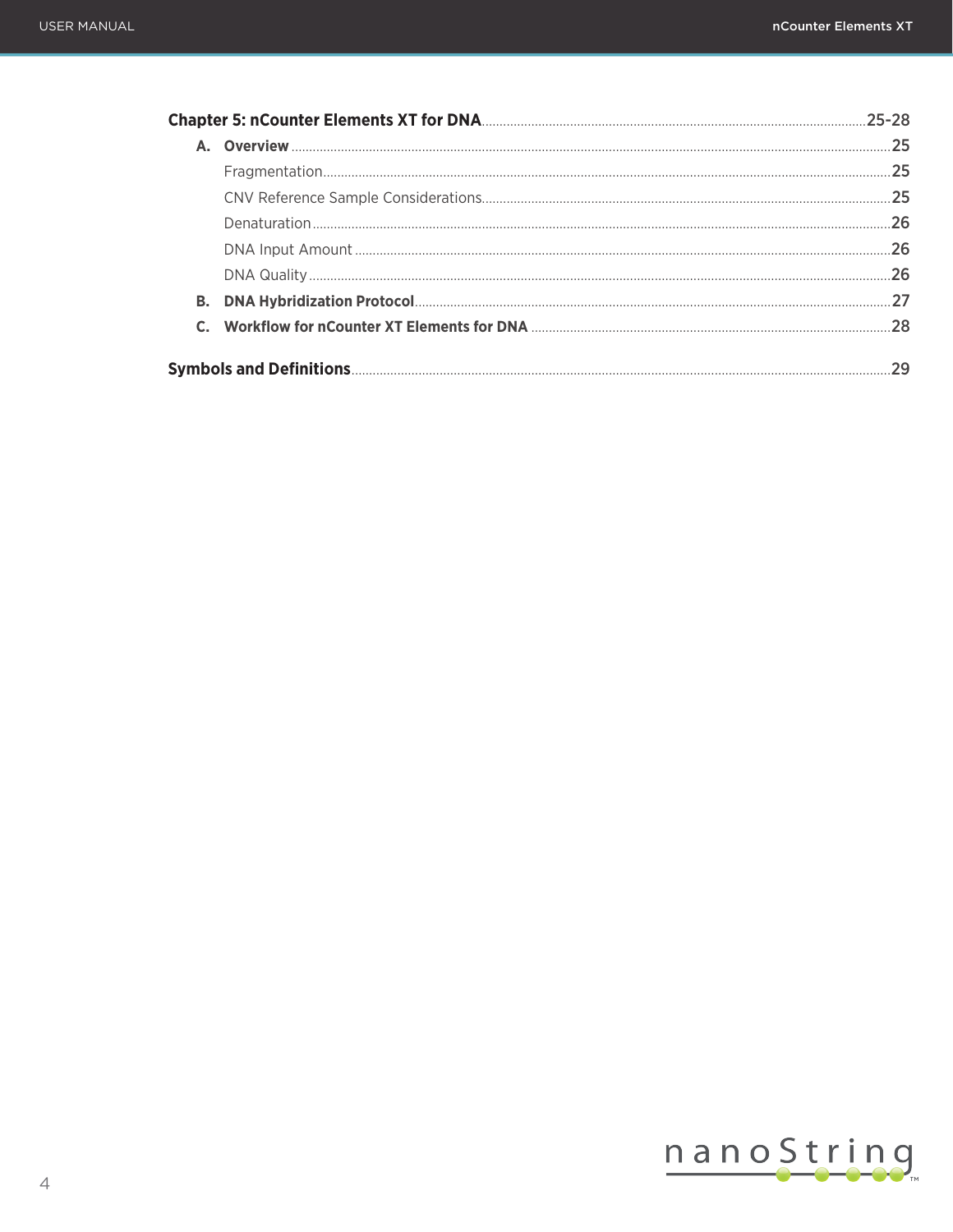## **1** Introduction

#### **A. Overview**

This manual describes the recommended procedures for setting up hybridization reactions that use nCounter Elements™ TagSets reagents. nCounter Elements TagSets are flexible, off-the-shelf reagents that can be used for measuring digital counts of nucleic acid targets when used in conjunction with user-designed and -supplied target-specific oligonucleotide probes. Elements TagSets are compatible with a variety of sample sources including but not limited to: formalin-fixed paraffin-embedded (FFPE) tissue, fresh frozen tissue, blood products, fineneedle aspirates, cell lines, and immunoprecipitated nucleic acids.

All nCounter Elements TagSets are based on NanoString's core technology for measuring the abundance of nucleic acids via digital detection of fluorescent molecular barcodes. However, target recognition is decoupled from the molecular barcode through the use of intermediate probes, as discussed in the next section. These probes are designed and supplied by the user. The TagSets described in this manual allow for detection of up to 228 unique target sequences.

This manual describes in detail the recommended methods for setting up nCounter Elements TagSets protocols when working with RNA or DNA, as well as considerations for ordering target-specific oligonucleotide probes.

#### **B. nCounter Elements Technology**

NanoString's nCounter Elements technology is based on molecular barcoding and digital quantification of target RNA or DNA sequences through the use of an nCounter Elements TagSet and target-specific oligonucleotide probe pairs (supplied by the user). The TagSet consists of fluorescently-labeled specific Reporter Tags and a biotinylated universal Capture Tag (**FIGURE 1.1** and **FIGURE 1.2**). The Reporter Tags each have a unique pattern of six spots of color, creating fluorescent barcodes that can be individually resolved and counted during data collection. The universal Capture Tag enables hybridized complexes to be captured on the imaging surface.



FIGURE 1.1 Examples of Reporter Tags with unique fluorescent barcodes and recognition sequences.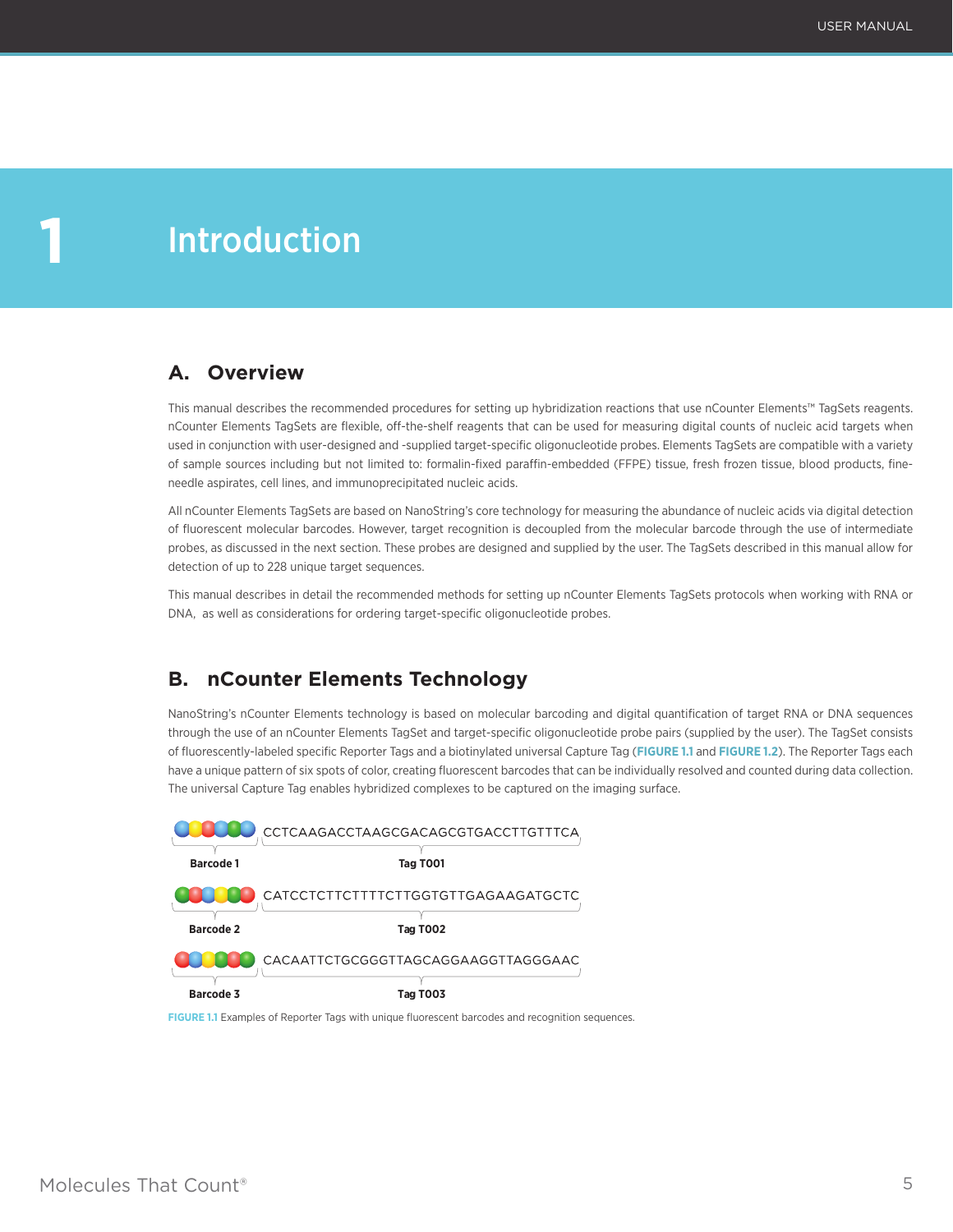During hybridization, the specific Reporter Tags and universal Capture Tag hybridize to a pair of target-specific oligonucleotide probes, which in turn hybridize directly to the single-stranded RNA or DNA target (**FIGURE 1.2**). Probe A hybridizes to a specific Reporter Tag and the 5' region of the target nucleic acid sequence. Probe B hybridizes to the universal Capture Tag and the 3' region of the target nucleic acid sequence. Each complete structure—containing the target RNA or DNA, two oligonucleotide probes, and the Reporter and Capture Tags—is referred to as a Tag Complex.



**FIGURE 1.2** Customized oligonucleotide Probes A and B (supplied by the user, not provided by NanoString) hybridize with Reporter and Capture Tags, respectively, and the target nucleic acid to create a Tag Complex.

The TagSet and probes are present in the reaction in large excess to the target molecules to ensure that each target undergoes hybridization. After hybridization, excess probes and tags as well as non-target nucleic acids are washed away using a two-step magnetic bead-based purification process. The hybridized complex can then be captured via interaction of the biotinylated Capture Tag with streptavidin. The barcodes can then be imaged and counted.

Standard nCounter chemistry refers to the reporter and capture elements as a "CodeSet". NanoString differentiates nCounter Elements with the term "TagSet" in order to emphasize that the Reporter Tag and Capture Tag are distinct from Probe A and Probe B. CodeSets are created by combining a TagSet with the necessary probes (**FIGURE 1.3**).



FIGURE 1.3 Combining an nCounter Elements TagSet with user-supplied oligonucleotide probes produces a custom CodeSet to detect a specific set of targets.

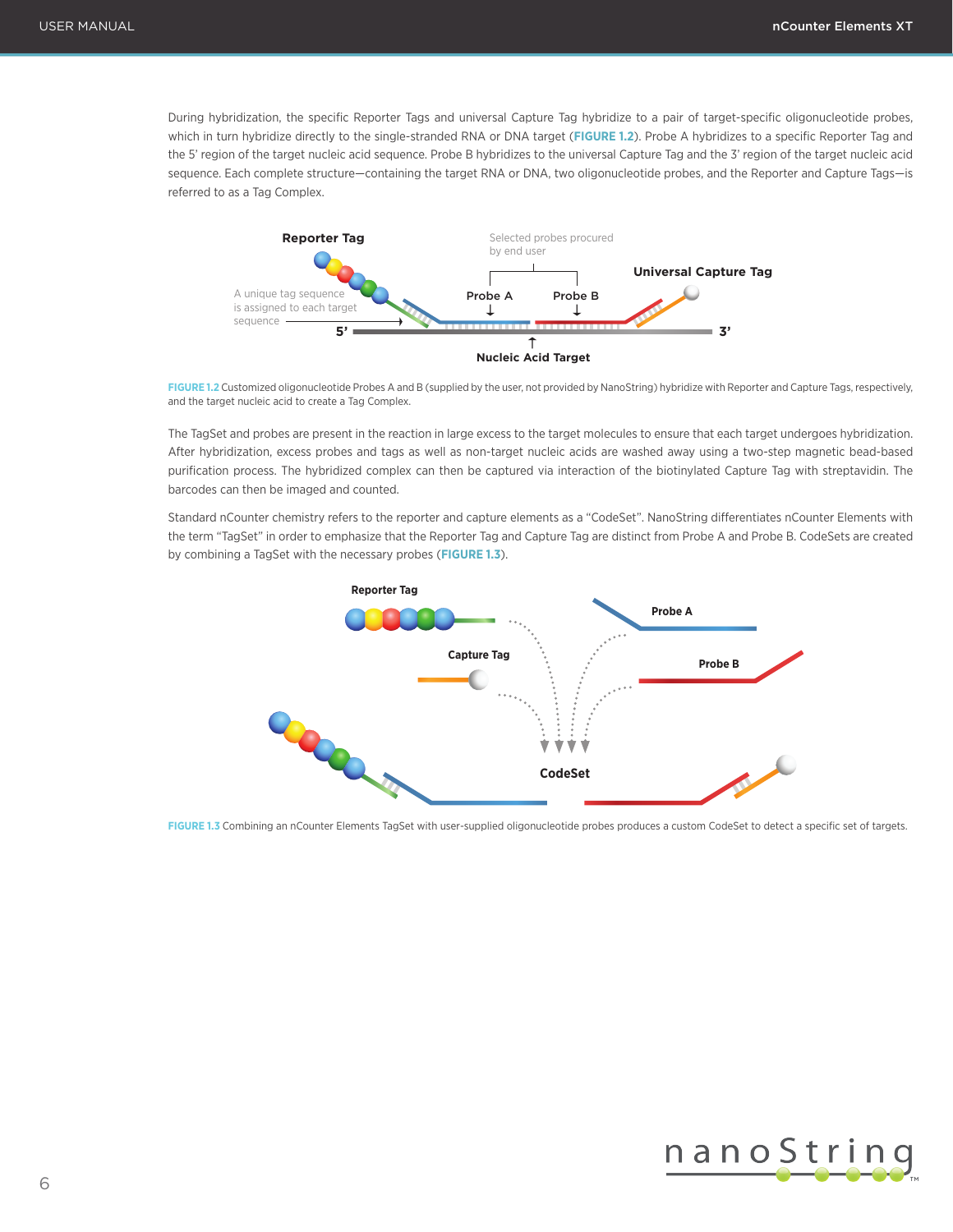Ten different core TagSets are available. It is important to remember that larger TagSets include all tags found in smaller TagSets. For example, a core TagSet of 12 tags includes T001 through T012, and a core TagSet of 24 tags includes T001 through T024. The largest core TagSet currently available can detect up to 192 targets.

Two core TagSets cannot be combined to increase the number of targets in an experiment, as some of their Reporter Tags will overlap. To add additional targets to an ongoing experiment, use an Extension TagSet, which is available for 12, 24, or 36 targets and does not include controls. The unique Reporter Tags in the Extension TagSets do not coincide with any of those found in the core TagSets.

Assigning reference genes and other frequently analyzed targets to Reporter Tags with the lowest tag number will make the most efficient use of reagents in experiments where the target set is expected to evolve over the course of the project. In this way, the same oligonucleotide probes can be used for common targets in more than one experiment. There are multiple ways to examine additional targets: (1) order a larger TagSet, (2) order an Extension TagSet, or (3) order new oligonucleotide probes that link Reporter Tags in the existing TagSet with new targets.

| <b>Existing TagSet</b> |                    |             | <b>Extension TagSet Added</b><br>Tags Reassigned |      |                    |                         |        |
|------------------------|--------------------|-------------|--------------------------------------------------|------|--------------------|-------------------------|--------|
|                        | <b>Core TagSet</b> |             | <b>Core TagSet</b>                               |      | <b>Core TagSet</b> | <b>Extension TagSet</b> |        |
| Tag                    | Target             | Tag         | Target                                           | Tag  | Target             | Tag                     |        |
| T001                   | Gene A             | T001        | Gene A                                           | T001 | Gene A             | X001                    |        |
| T002                   | Gene B             | T002        | Gene B                                           | T002 | Gene B             | X002                    |        |
| T003                   | Gene C             | <b>TO03</b> | Gene M                                           | T003 | Gene C             | X003                    |        |
| T004                   | Gene D             | T004        | Gene N                                           | T004 | Gene D             | <b>X004</b>             |        |
| T005                   | Gene E             | T005        | Gene E                                           | T005 | Gene E             | X005                    |        |
| T006                   | Gene F             | T006        | Gene F                                           | T006 | Gene F             | X006                    |        |
| T007                   | Gene G             | T007        | Gene G                                           | T007 | Gene G             | X007                    |        |
| T008                   | Gene H             | T008        | Gene O                                           | T008 | Gene H             | X008                    |        |
| T009                   | Gene I             | T009        | Gene P                                           | T009 | Gene I             | X009                    |        |
| T010                   | Gene J             | T010        | Gene Q                                           | T010 | Gene J             | X010                    |        |
| T011                   | Gene K             | <b>TO11</b> | Gene R                                           | T011 | Gene K             | X011                    | Gene W |
| T012                   | Gene L             | T012        | Gene L                                           | T012 | Gene L             | X012                    |        |
|                        |                    |             |                                                  |      |                    |                         |        |

FIGURE 1.4 An existing TagSet can be modified by reassigning Reporter Tags to new targets or adding an extension TagSet. In this example, targets that have been added or replaced are indicated in blue.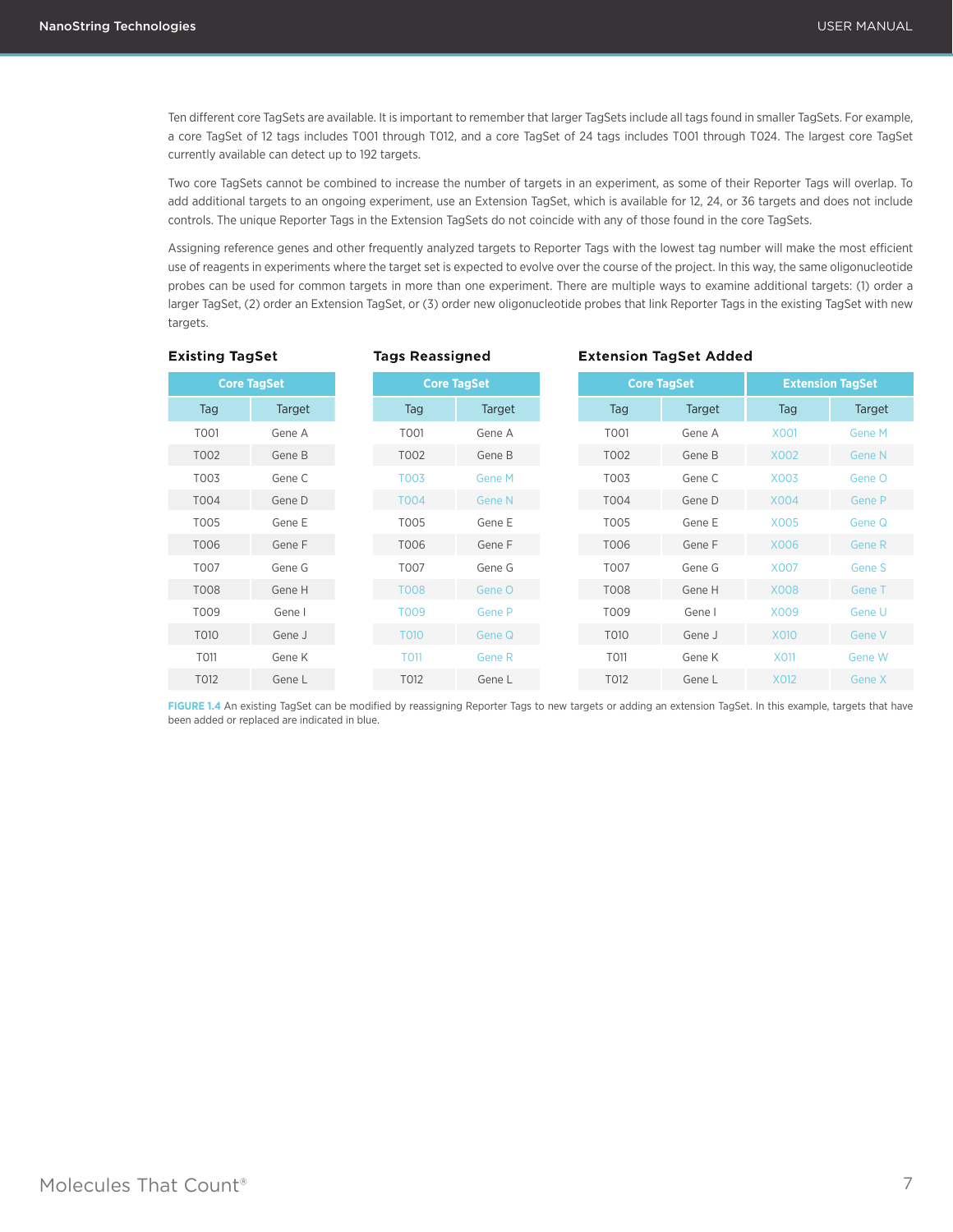#### **C.** Sample Type Considerations

Sample input recommendations for nCounter reagents were developed using purified total RNA from a variety of tissues, of which mRNA typically composes 5–10% (~5–10 ng in a sample of 100 ng total RNA). Use a NanoDrop™ or other spectrophotometer to measure RNA sample quality. NanoString recommends an A260/A280 ratio of 1.7–2.3 and an A260/A230 ratio of 1.8–2.3.

Many other sample types provide high-quality results with minor adjustments to sample volume or concentration as outlined below. Please consult with your Field Applications Scientist or contact NanoString Support at **[support@nanostring.com](mailto:support%40nanostring.com?subject=)** if you have any questions about how to ensure the best results from your experiment.



Formalin-fixed paraffin-embedded (FFPE)-derived samples have been shown to provide high-quality results due to NanoString's enzyme-free chemistry, and mRNA degradation

**FIGURE 1.5** Ideal fragmentation profile for nucleic acids. This fragmentation profile was obtained using an Agilent 2100 Bioanalyzer and an Agilent RNA 6000 Nano Kit to 300 ng of total RNA purified with a commercial FFPE extraction kit. The majority of the sample is greater than 300 nucleotides.

does not typically affect data quality since probes recognize a relatively short 100-base target region. NanoString recommends:

- increasing the sample input up to 300 ng in some cases to provide better results,
- evaluating RNA quality using an Agilent Bioanalyzer® to measure nucleic acid fragmentation, and
- that at least 50% of the area under the trace be greater than 300 nucleotides in length for optimal performance (**FIGURE 1.5**).

Blood samples can be used in Elements TagSets protocols using purified total RNA, unpurified blood lysates, or specific blood fractions such as PBMCs isolated from whole blood. NanoString recommends the use of a commercially available kit to collect and purify RNA from blood; kits may also be used for other biological fluids such as sputum or urine. For unpurified RNA, NanoString recommends collecting blood lysate samples in specialized PAXgene® tubes.

**NOTE:** Recommendations for preparing DNA samples are provided in Chapter 5, *nCounter Elements XT for DNA.* For questions on additional sample types outside the scope of this section, contact NanoString Support at **[support@nanostring.com](mailto:support%40nanostring.com?subject=)**.

#### **Sample Input Recommendations** D.

The nCounter Analysis System and nCounter *SPRINT* Profiler utilize different methods for sample processing and digital imaging, although the underlying nCounter chemistry is unchanged. NanoString recommends using 50% less sample for hybridizations performed on the nCounter *SPRINT* Profiler compared to the nCounter Analysis System to avoid saturation of the imaging surface, which can reduce data quality.

Use **TABLE 1.1** to determine the recommended sample input amount for most sample types included in this manual. These recommendations apply to sample *mass* only; sample *volume* does not vary between systems.

**TABLE 1.1** Recommended sample input mass for nCounter Elements XT reagents.

| Sample Type                           | nCounter Analysis System (MAX/FLEX) | nCounter SPRINT Profiler |
|---------------------------------------|-------------------------------------|--------------------------|
| mRNA                                  | 100-300 ng                          | 50-100 ng                |
| Fragmented DNA                        | 300 ng                              | 150 ng                   |
| ChIP DNA (unamplified)                | 10 ng                               | 5 <sub>ng</sub>          |
| ChIP DNA (whole genome amplification) | 100 ng                              | 50 ng                    |

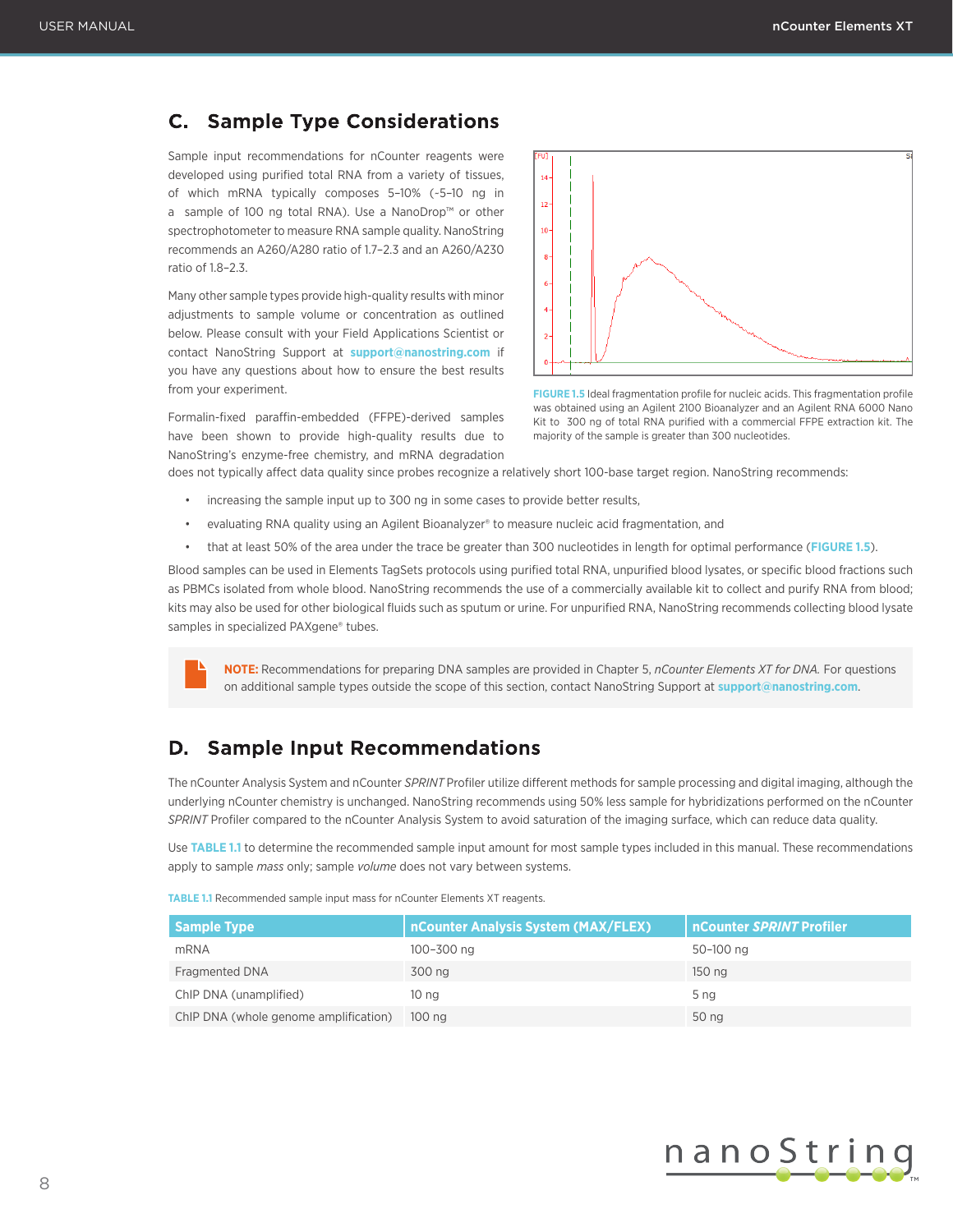#### <span id="page-8-0"></span>**Using Whole Cell Lysates in Gene Expression**

NanoString recommends a minimum of 5,000 to 10,000 cell equivalents per nCounter Elements XT hybridization reaction for most applications. The required number of cells for any given application will ultimately be dependent on the abundance of the mRNA targets of interest in the sample to be hybridized. Furthermore, the maximum sample input when using cell lysates depends on type of lysis buffer used.

Detergent-based lysis buffers that do not contain chaotropic salts are fully compatible with nCounter reagents; as much as 5 μl may be added to each nCounter Elements XT hybridization reaction. Other lysis buffers that contain chaotropic salts may alter nucleic acid hybridization thermodynamics and are compatible with nCounter Elements XT reagents with some modifications to protocol. These include RLT buffer and other buffers with a high concentration of guanidine isothiocyanate. NanoString recommends using no more than 1.5 μL of these lysis buffers per nCounter Elements XT hybridization reaction. For this reason, NanoString recommends the use of RLT buffer for applications in which cells can be pelleted in order to achieve a minimum cell concentration of 3,500–6,500 cells per μL. See *[MAN-10051, Preparing Nucleic Acid](https://www.nanostring.com/download_file/view/860/3778)  [from Fresh Frozen Samples for Use with nCounter Assays](https://www.nanostring.com/download_file/view/860/3778)* for additional details.

#### **E. Provided Materials**

TagSets are available for analysis of 12 to 228 targets. Core TagSets are pre-mixed with a comprehensive set of controls and enable analysis of 12 to 192 targets depending on the product ordered. Extension TagSets, provided without controls, can be added to any core TagSet to expand the multiplexing capability by 12, 24, or 36 targets. Each nCounter Elements TagSet is provided with sufficient material to perform 12 hybridization reactions.

**TABLE 1.4** Materials provided for nCounter Elements TagSets hybridization reactions

| nCounter Elements TagSet                                   | 12 Tags  | XT-ELE-P1TS-012 |
|------------------------------------------------------------|----------|-----------------|
| (Contains reagents for 12 reactions; includes controls)    | 24 Tags  | XT-ELE-PITS-024 |
|                                                            | 36 Tags  | XT-ELE-PITS-036 |
|                                                            | 48 Tags  | XT-ELE-PITS-048 |
|                                                            | 60 Tags  | XT-ELE-PITS-060 |
|                                                            | 72 Tags  | XT-ELE-PITS-072 |
|                                                            | 84 Tags  | XT-ELE-PITS-084 |
|                                                            | 96 Tags  | XT-ELE-PITS-096 |
|                                                            | 144 Tags | XT-ELE-PITS-144 |
|                                                            | 192 Tags | XT-ELE-P1TS-192 |
| nCounter Elements Extension TagSet                         | 12 Tags  | XT-ELE-P1EX-012 |
| (Contains reagents for 12 reactions; no controls provided) | 24 Tags  | XT-ELE-P1EX-024 |
|                                                            | 36 Tags  | XT-ELE-P1EX-036 |

#### **Contents Description**

nCounter Elements TagSet: 12 Reaction Aliquot (1 x 28 µL) buffer, nucleic acids, nucleic acids with fluorescent dyes. nCounter Elements Extension TagSet: 12 Reaction Aliquot (1 x 28 µL) buffer, nucleic acids, nucleic acids with fluorescent dyes.

#### **Storage and Handling**

The expiration date for the nCounter Elements TagSet is listed on the outer box labeling. Reagents must be stored at -80°C.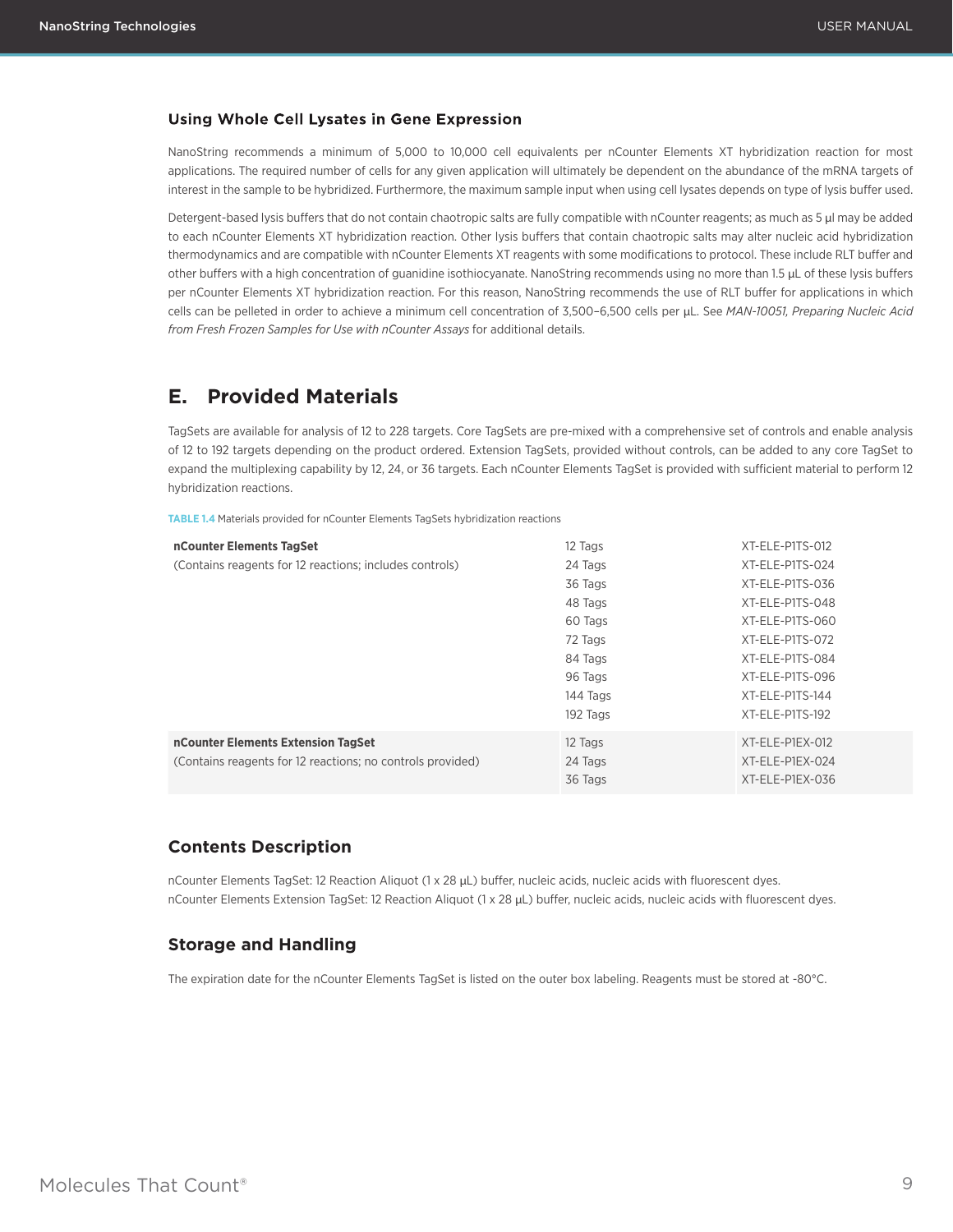#### **Recommended Materials** Е.

**TABLE 1.5** lists materials and instrumentation that are recommended or required for nCounter Elements XT protocols. Additional materials are recommended for RNA purification in **TABLE 1.6**. Information for cell lysates is provided in *Section C: Sample Input Recommendations*.

**TABLE 1.5** Materials recommended for all nCounter Elements XT protocols.

| <b>Material</b>                            | <b>Manufacturer</b>                | <b>Part Number(s)</b> |
|--------------------------------------------|------------------------------------|-----------------------|
| Disposable gloves                          | Various                            | Various               |
| NanoDrop ND-2000*                          | NanoDrop Technologies <sup>®</sup> | N/A                   |
| Bioanalyzer <sup>®</sup> 2100 <sup>*</sup> | Agilent <sup>®</sup>               | G2940CA               |
| Pipette for 0.5-10 µL*                     | $Rainin$ <sup>®</sup>              | $L-10XLS+$            |
| Pipette for 2-20 µL*                       | Rainin                             | $L-20XLS+$            |
| Pipette for 20-200 µL*                     | Rainin                             | $L-200XLS+$           |
| Microcentrifuge or picofuge                | Various                            | Various               |
| Thermal cycler <sup>+</sup>                | Various                            | Various               |

*\*Alternative products can be used if they offer similar function and reliability.* 

*†nCounter performance data were generated using a Bio-Rad*® *DNA Engine*®*. Other instruments can be used but should have a programmable heated lid. Contact NanoString Support at [support@nanostring.com](mailto:support%40nanostring.com?subject=) with questions about the compatibility of products not listed here.*

**TABLE 1.6** Additional materials recommended for gene expression using total RNA (standard protocol).

| <b>Material</b>                                       | Manufacturer | <b>Part Number(s)</b> |
|-------------------------------------------------------|--------------|-----------------------|
| <b>QIAGEN RNeasy Kit</b>                              | QIAGEN       | 74104                 |
| (or an equivalent kit from another manufacturer)*     |              | 74106                 |
| Total RNA sample: 25 ng to 100 ng per hybridization * |              |                       |

*\*NanoString highly recommends verifying the integrity of total RNA samples via denaturing PAGE or Bioanalyzer before proceeding with hybridization.*

#### **Thermal Cycler Guidelines**

Thermal cyclers are produced by a wide variety of manufacturers and possess a wide variety of features. NanoString recommends using a model with a programmable heated lid. Models without programmable lids may reach a very high temperature that causes tubes to melt or deform. However, programmable lids may offer different levels of control.

- Ideally, NanoString recommends a thermal cycler with a heated lid that can adjust throughout the protocol. The heated lid should be set to 5°C greater than the current incubation temperature at any moment.
- Some heated lids cannot be assigned a floating temperature. In this situation, program the heated lid to be 5°C greater than the maximum temperature during the protocol. The heated lid should not exceed 110°C.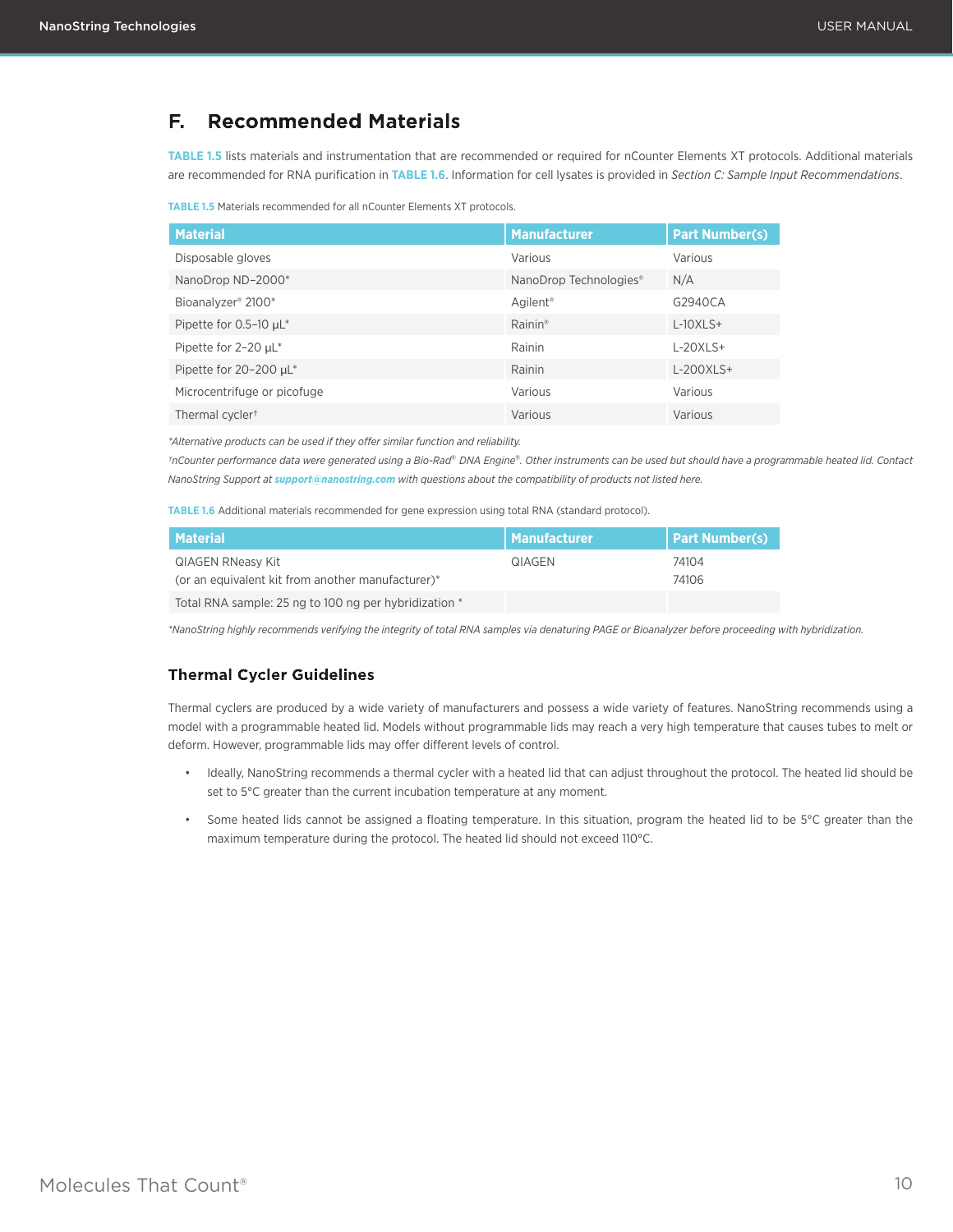# <span id="page-10-0"></span>**2** Creating Oligonucleotide Probe Pools

#### **A. Overview**

The oligonucleotide probes used with nCounter Elements must be formatted into two separate pools. One pool contains every Probe A, and the other pool contains every Probe B. Pools are initially created as Master Stocks, which are stored in aliquots at -20°C or -80°C. (Refer to the oligonucleotide supplier for specific storage recommendations and shelf-life information.) An aliquot of each Master Stock is then diluted immediately before the reaction to create Working Pools. These Working Pools are added to the hybridization master mix. **Never add a Master Stock directly to the hybridization master mix.**

The concentration of the oligonucleotides in a Working Pool is different for each type of probe. Each Probe A will be present at 0.6 nM, each Probe B will be present at 3 nM, and each Protector Probe (optional; for fusion gene reactions only) will be present at 1.2 nM. Probes will be diluted further when added to the hybridization reaction. Due to the dilute concentrations of many Working Pools, long-term storage and reuse are not recommended.

The protocols in this chapter provide an example of how to generate the Master Stocks and Working Pools for Probe A, Probe B, and the Protector Probes. Depending on the oligonucleotide format obtained from the supplier, different pipetting volumes and dilutions may be necessary to achieve the required concentrations.

**IMPORTANT:** The concentrations of each probe in the hybridization reaction are critical for maximizing the sensitivity of the reaction. Be sure to follow appropriate pooling and dilution protocols carefully to create accurate Working Pools.

**NOTE:** The following guidelines cover general steps for use with nCounter Elements TagSets. Each specific application will require optimization and validation using appropriate performance metrics defined by the end user.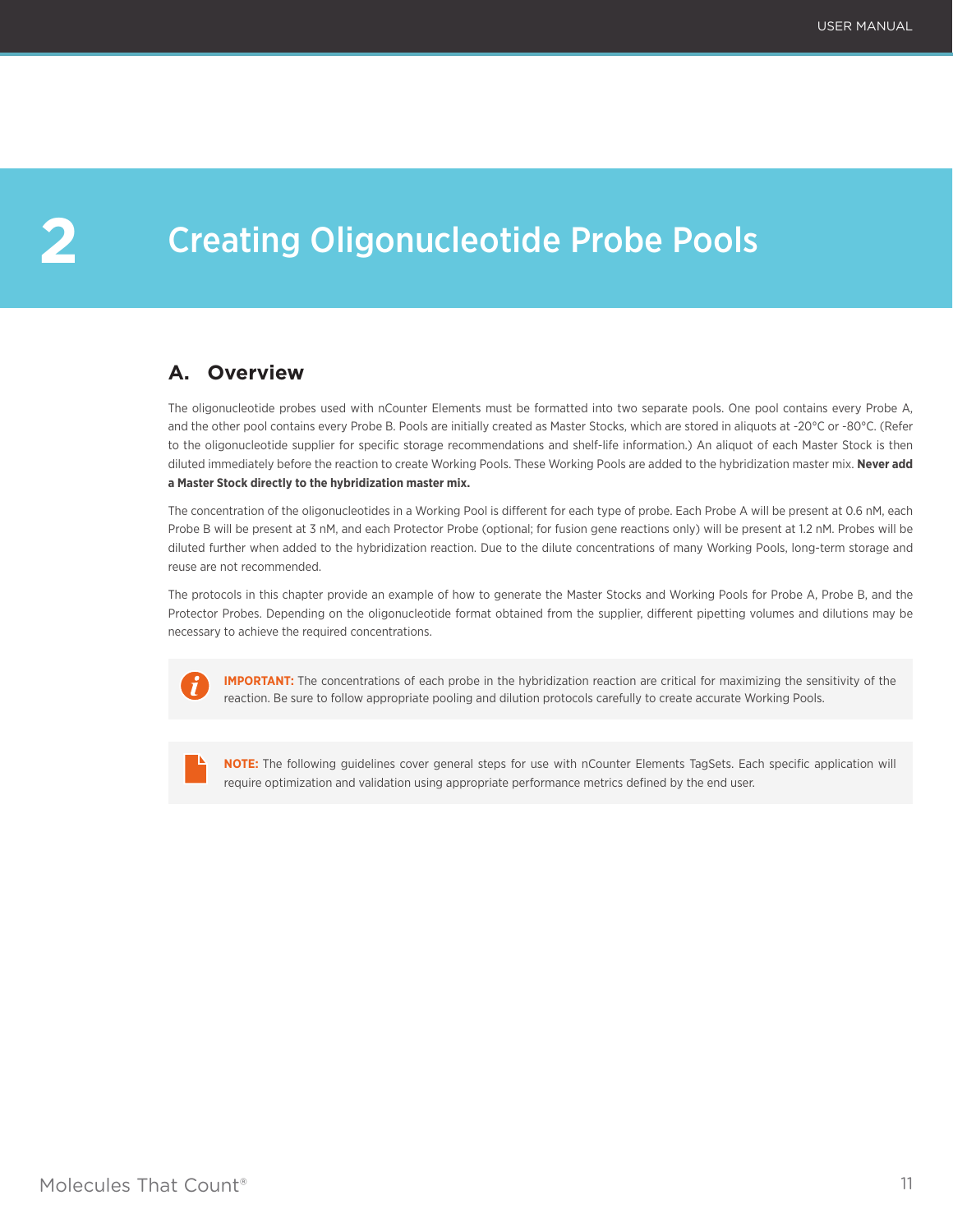#### **B. Creating Master Stocks**

**NOTE:** Some oligo suppliers will provide pooled oligos which can be used in place of creating your own Master Stocks. If utilizing this service, specify a pool of Probe As at a final concentration of 5 nM per oligo and a separate pool of Probe Bs at a final concentration of 25 nM per oligo. Pooled probes provided by oligo suppliers at the recommended concentrations must still be diluted to create Working Pools (see next section) before addition to the hybridization reaction.



**IMPORTANT: Always create separate Master Stocks for Probe A, Probe B, and Protector Probes.** Do not create a combined Master Stock containing Probe A, Probe B, and Protector Probes in the same tube; elevated background and lowered reaction sensitivity may result.

- **1.** NanoString recommends the following concentrations for resuspending individual oligonucleotides: Probe A oligonucleotides at a 1 μM concentration, Probe B oligonucleotides at a 5 μM concentration, and Protector probes at a 2 μM concentration. Oligonucleotides should be resuspended in TE (10 mM Tris pH 8, 1 mM EDTA) or a similar buffer and stored frozen under conditions recommended by the supplier. To prepare Master Probe Stocks, begin by removing the appropriate Probe A and Probe B oligonucleotides from storage and thawing them on ice.
- **2.** Probe A Master Stock
	- **a.** Pipet 5 μL of each Probe A (starting concentration 1 μM) into a 1.7 mL microfuge tube.
	- **b.** Add TE to a final combined volume of 1 mL.
	- **c.** The final concentration of each Probe A in the Probe A Master Stock will be 5 nM.
	- **d.** Store in aliquots at -20°C or -80°C as recommended by the supplier.
- **3.** Probe B Master Stock
	- **a.** Pipet 5 μL of each Probe B (starting concentration 5 μM) into a 1.7 mL microfuge tube.
	- **b.** Add TE to a final combined volume of 1 mL.
	- **c.** The final concentration of each Probe B in the Probe B Master Stock will be 25 nM.
	- **d.** Store in aliquots at -20°C or -80°C as recommended by the supplier.
- **4.** Protector Probe Master Stock (optional; for fusion gene reactions only)
	- **a.** Pipet 5 μL of each Protector Probe (starting concentration 2 μM) into a 1.7 mL microfuge tube.
	- **b.** Add TE to a final combined volume of 1 mL.
	- **c.** The final concentration of each Protector Probe in the Protector Probe Master Stock will be 10 nM.
	- **d.** Store in aliquots at -20°C or -80°C as recommended by the supplier.
	- **NOTE:** The probes in the Master Stocks must be appropriate for the targets being queried. If reporter tags are reassigned to new targets, new Master Stocks containing the specific set of appropriate probes must be created. Do **NOT** add additional probes to existing Master Stocks. If using an Extension Tagset as well as a Core TagSet, create separate Master Stocks for the Extension Probes.



**IMPORTANT:** Minimize freeze-thaw cycles by storing Master Stocks in appropriate aliquots at -20°C or -80°C. Thaw each aliquot only once and then place at 4°C for use in creating multiple Working Pools. A suitable aliquot size for the workflow can be calculated from the information in **TABLE 2.1** based on your expected reaction throughput. Follow the supplier's guidance on stability of the oligonucleotide stocks at 4°C.

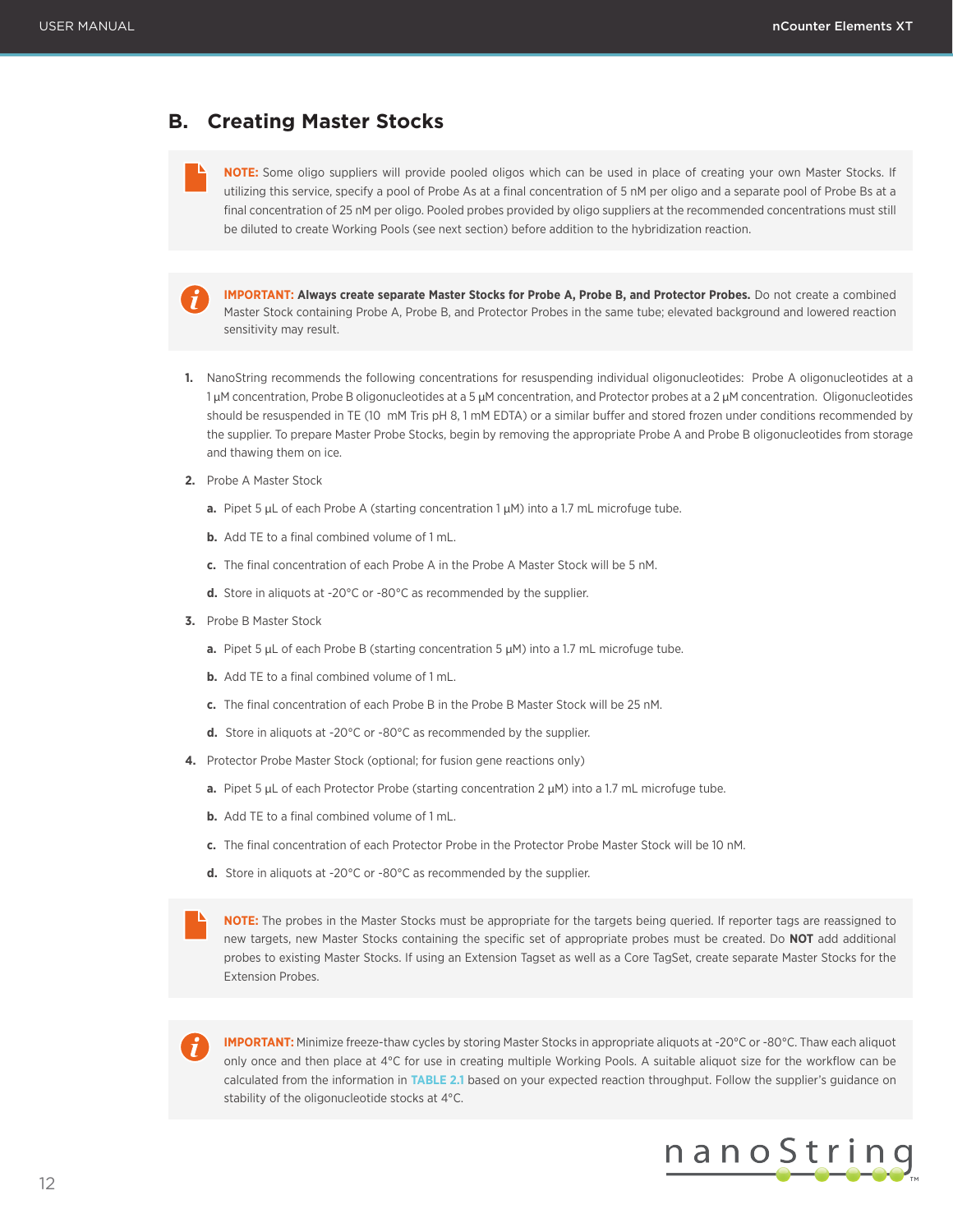### **C. Creating Working Pools**

**IMPORTANT: Always create separate Probe A and Probe B 30X Working Probe Pools.** Do **NOT** create a combined 30X Working Probe Pool containing Probes A and Probe B in the same tube; elevated background and lowered sensitivity may result.

- **1.** Probe A Working Pool
	- **a.** Determine the number of reactions to be performed. Starting with the Probe A Master Stock, follow the 8.3-fold dilution outlined in **TABLE 2.1** to generate a Working Pool of all Probe As at the appropriate scale.
	- **b.** Mix well and spin down contents to the bottom of the tube. The concentration of each Probe A will be 0.6 nM.
	- **c.** Proceed to the hybridization protocol. The concentration of each Probe A in the hybridization reaction will be 20 pM.
- **2.** Probe B Working Pool
	- **a.** Determine the number of reactions to be performed. Starting with the Probe B Master Stock, follow the 8.3-fold dilution outlined in **TABLE 2.1** to generate a Working Pool of all Probe Bs at the appropriate scale.
	- **b.** Mix well and spin down contents to the bottom of the tube. The concentration of each Probe B will be 3 nM.
	- **c.** Proceed to the hybridization protocol. The concentration of each Probe B in the hybridization reaction will be 100 pM.
- **3.** Protector Probe Working Pool (optional; for fusion gene reactions only)
	- **a.** Determine the number of reactions to be performed. Starting with the Protector Probe Master Stock, follow the 8.3-fold dilution outlined in **TABLE 2.1** to generate a Working Pool of all Protector Probes at the appropriate scale.
	- **b.** Mix well and spin down contents to the bottom of the tube. The concentration of each Protector Probe will be 1.2 nM.
	- **c.** Proceed to the hybridization protocol. The concentration of each Protector Probe in the hybridization reaction will be 40 pM.

**IMPORTANT:** Due to the dilute DNA concentrations of many Working Pools, long-term storage and reuse is not recommended. A fresh dilution of each Master Stock should be made for subsequent hybridizations.

| TABLE 2.1 Guide to diluting Master Stocks to generate Working Pools. Due to the dilute nature of the final pool, use of TE-Tween® (10 mM Tris pH 8, 1 mM EDTA, |  |
|----------------------------------------------------------------------------------------------------------------------------------------------------------------|--|
| 0.1% Tween-20) is recommended.                                                                                                                                 |  |

| <b>Number of Reactions</b> | Aliquot from Master Probe Stock (µL) | TE-Tween (µL) | Final Volume (µL) |
|----------------------------|--------------------------------------|---------------|-------------------|
| 12                         | 4                                    | 29            | 33                |
| 24                         | $\overline{4}$                       | 29            | 33                |
| 36                         | 5                                    | 37            | 42                |
| 48                         | 7                                    | 51            | 58                |
| 60                         | 8                                    | 59            | 67                |
| 72                         | 10                                   | 73            | 83                |
| 84                         | 11                                   | 81            | 92                |
| 96                         | 13                                   | 95            | 108               |
| 144                        | 19                                   | 139           | 158               |
| 192                        | 26                                   | 191           | 217               |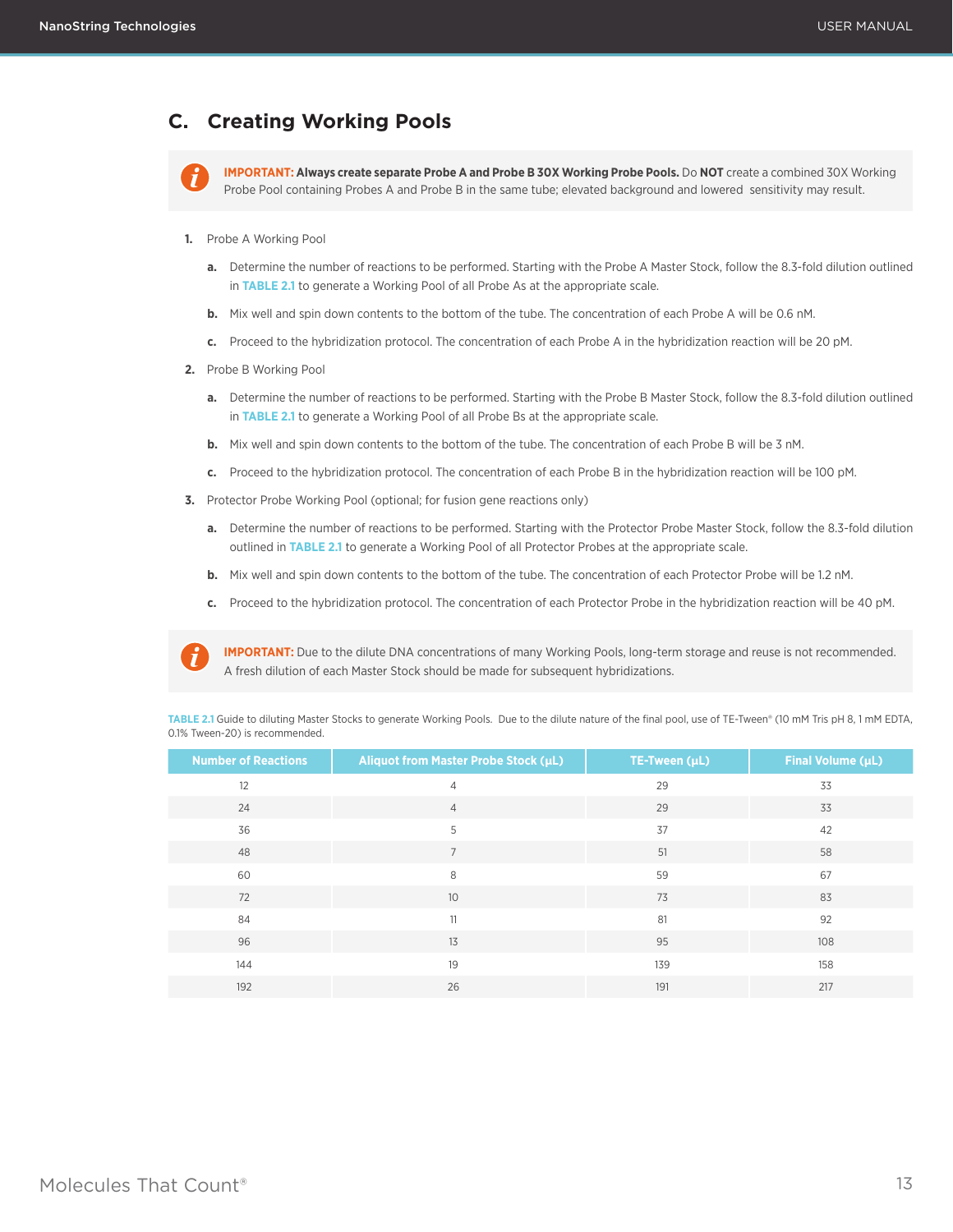#### **D. Workflow for Creating Probe Pools**

### 1. Create Master Stocks

Each requires one Probe A pool and one Probe B pool. These pools contain one probe for each target in the hybridization. (Hybridizations to detect fusion genes require a third pool of Protector Probes.) Dilute the pooled probes with TE buffer to obtain a final volume of 1 mL.



**Store the Master Stocks at -80°C and dilute immediately before use. Never add Master Stocks directly to the hybridization reaction.**

**IMPORTANT:** Store the Master Stocks in aliquots at -80°C and dilute immediately before use. Never add Master Stocks directly to the hybridization reaction. Avoid freeze-thaw cycles.

### 2. Dilute Master Stocks to Create Working Pools

Thaw each Master Stock and create a Working Pool by following the guidelines in **TABLE 2.1** on the previous page. Repeat this step for each probe pool, including Probe A and Probe B. Protocols to detect fusion genes require a third pool of Protector Probes.



**IMPORTANT:** Master Stocks should be diluted immediately before use. Do not store Working Pools.

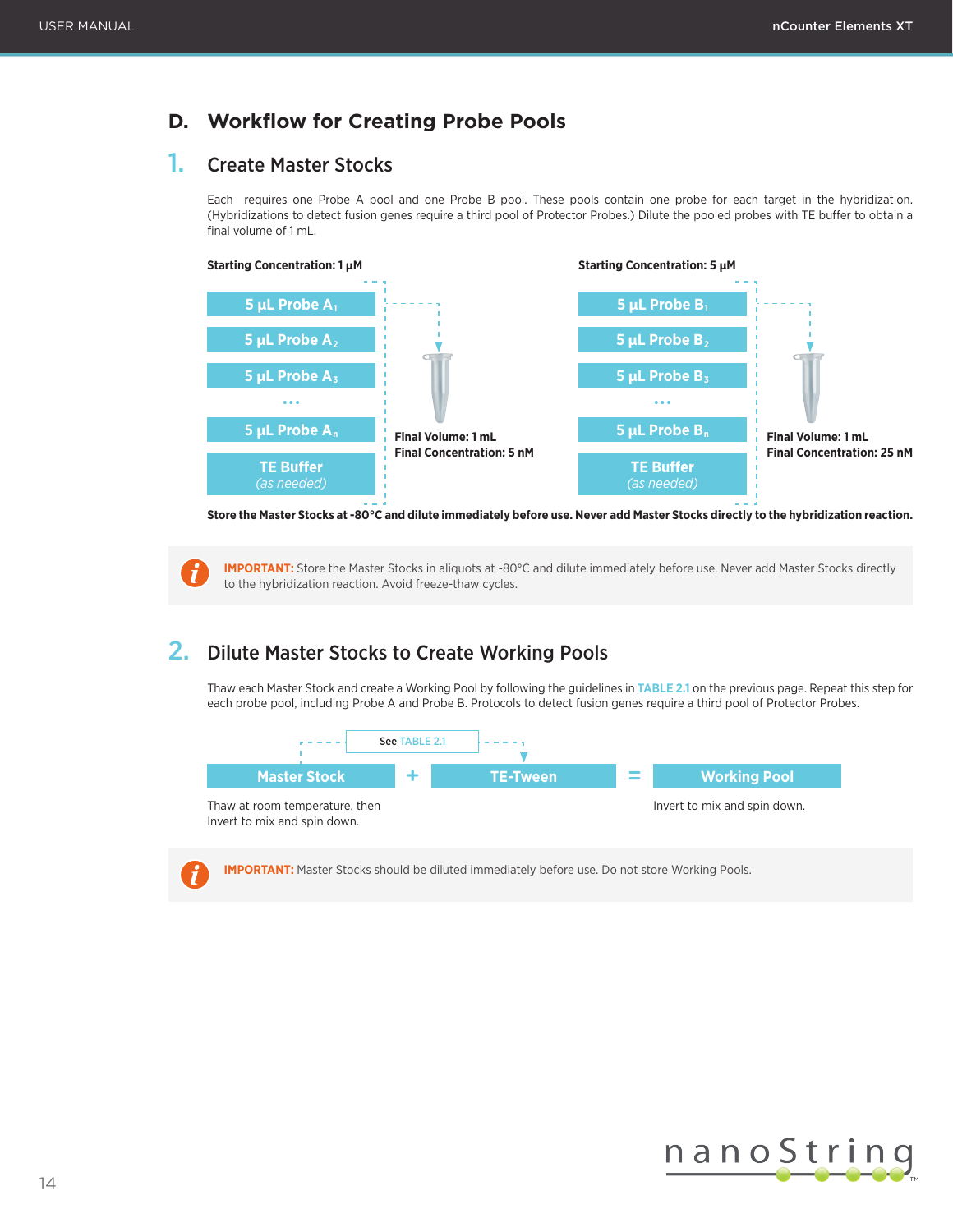# **3** nCounter Elements XT for Gene Expression

#### **A. Overview**

nCounter Elements TagSets are flexible, off-the-shelf reagents that can be used for measuring digital counts of RNA when used in conjunction with user-designed and -supplied target-specific oligonucleotide probes. These reagents are compatible with a wide variety of sample types, including whole cell lysate as well as RNA purified from FFPE tissue, fresh frozen tissue, blood products, fine-needle aspirates, cell lines, and others. See below for recommended instructions for hybridizing the Reporter and Capture Tags, oligonucleotide probes, and RNA sample.



**NOTE:** Each specific application using nCounter Elements TagSets will require optimization and validation using appropriate performance metrics defined by the end user.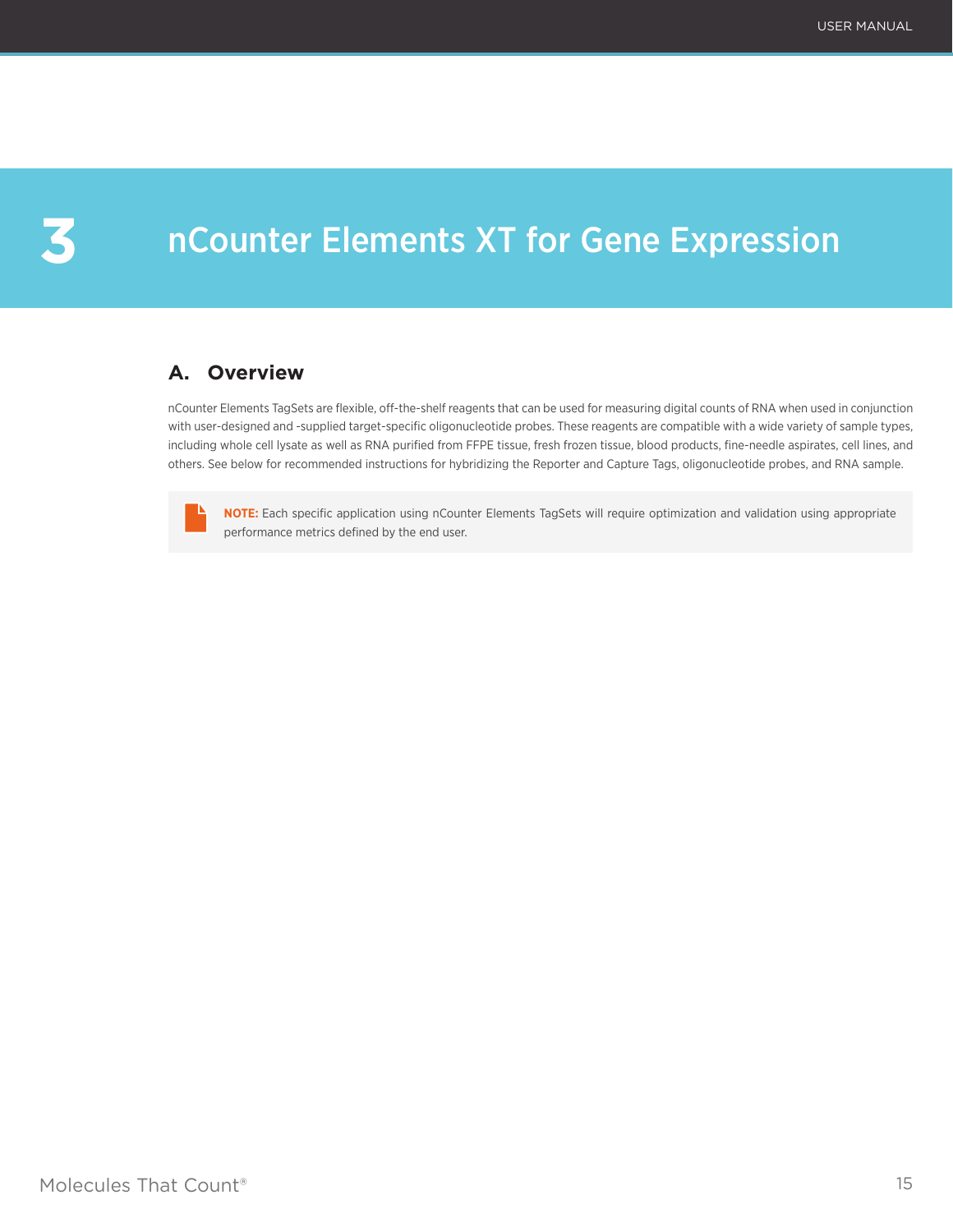#### **Setting Up 12 Hybridization Reactions for RNA** В.

All reagents are provided for multiples of 12 reactions. Scale up the suggested volumes for additional reactions. Note that the instructions for 12 reactions use a multiplier of 14 to allow for dead volume in the master mix.

**IMPORTANT:** During setup, do not vortex or pipette vigorously to mix as it may shear the Reporter TagSet. Mixing should be done by flicking or inverting the tubes. If using a microfuge to spin down tubes, do not spin any faster than 1,000 rpm for more than 30 seconds. Do not "pulse" to spin because that will cause the centrifuge to go to maximum speed and may spin the CodeSet out of solution.



**IMPORTANT:** Pre-heat the thermal cycler to use 15 μL volume. Set at 67°C for the selected hybridization time (typically 16–21 hours; see **Step 12** for guidance) and then ramp down to 4°C. To minimize the potential for evaporation, the thermal cycler lid should be set at 5° above the block temperature.

- **1.** See the instructions in [Chapter](#page-10-0) 2 to create the Working Pools for each probe. The accuracy of probe concentration in the hybridization reaction is important for maximizing sensitivity. Never add the Master Stock directly to the master mix.
- **2.** If using total RNA, go to **Step 4**.
- **3.** If using cell lysates, see *[Using Whole Cell Lysates in Gene Expression](#page-8-0)* in Chapter 1, and the accompanying instructions for preparing cell lysates.
- **4.** Remove an aliquot of TagSet from the freezer and thaw it at room temperature. Invert several times to mix well, and spin down the reagent.
- **5.** Create a master mix by adding 70 μL of hybridization buffer and 7 μL of the Probe A Working Pool directly to the tube containing the TagSet. Invert repeatedly to mix and spin down master mix.
	- **a.** If using an Extension TagSet, also add 28 μL of the Extension TagSet reagent and 7 μL of the Extension Probe A Working Pool before mixing.
- **6.** Add 7 μL of the Probe B Working Pool to the master mix. RNAse-free water may also be added to this mix if the volume of the individual RNA samples is less than 7 μL and is constant. (Add enough water for 14 reactions to allow 2 reaction's worth of dead volume.) Invert repeatedly to mix and spin down master mix.
	- **a.** If using an Extension TagSet, also add 7 μL of the Extension Probe B Working Pool before mixing.
- **7.** Label the hybridization tubes. If using strip tubes, ensure they fit in a microfuge or picofuge and cut the strip in half if necessary.
- **8.** Add 8 μL (core TagSet only) or 11 μL (core TagSet plus Extension TagSet) of master mix to each of the 12 tubes. (If water was added to the master mix, increase this volume as necessary.) Use a fresh tip for each pipetting step to accurately measure the correct volume.
- **9.** Add the RNA sample to each tube (up to 7 μL for core TagSet only, or 4 μL for core TagSet plus Extension TagSet).
- **10.** If necessary, add RNAse-free water to each tube to bring the volume of each reaction to 15 μL.
- **11.** Cap tubes and mix the reagents by inverting the strip tubes several times and flicking with a finger to ensure complete mixing. Briefly spin and immediately place the tubes in the pre-heated 67°C thermal cycler.
- **12.** Incubate reactions for at least 16 hours but no more than 48 hours. Ramp reactions down to 4°C when complete and process the following day. Do not leave the reactions at 4°C for more than 24 hours or increased background may result.

**NOTE:** The purpose of selecting a fixed hybridization time followed by a ramp down to 4°C is to ensure equivalent hybridization times of all reactions being directly compared in the same series of experiments. Hybridization efficiency improves with time, and target counts may increase 5% per hour between 16 and 24 hours. Although a 16-hour incubation is adequate for most purposes, a longer incubation will typically increase counts.

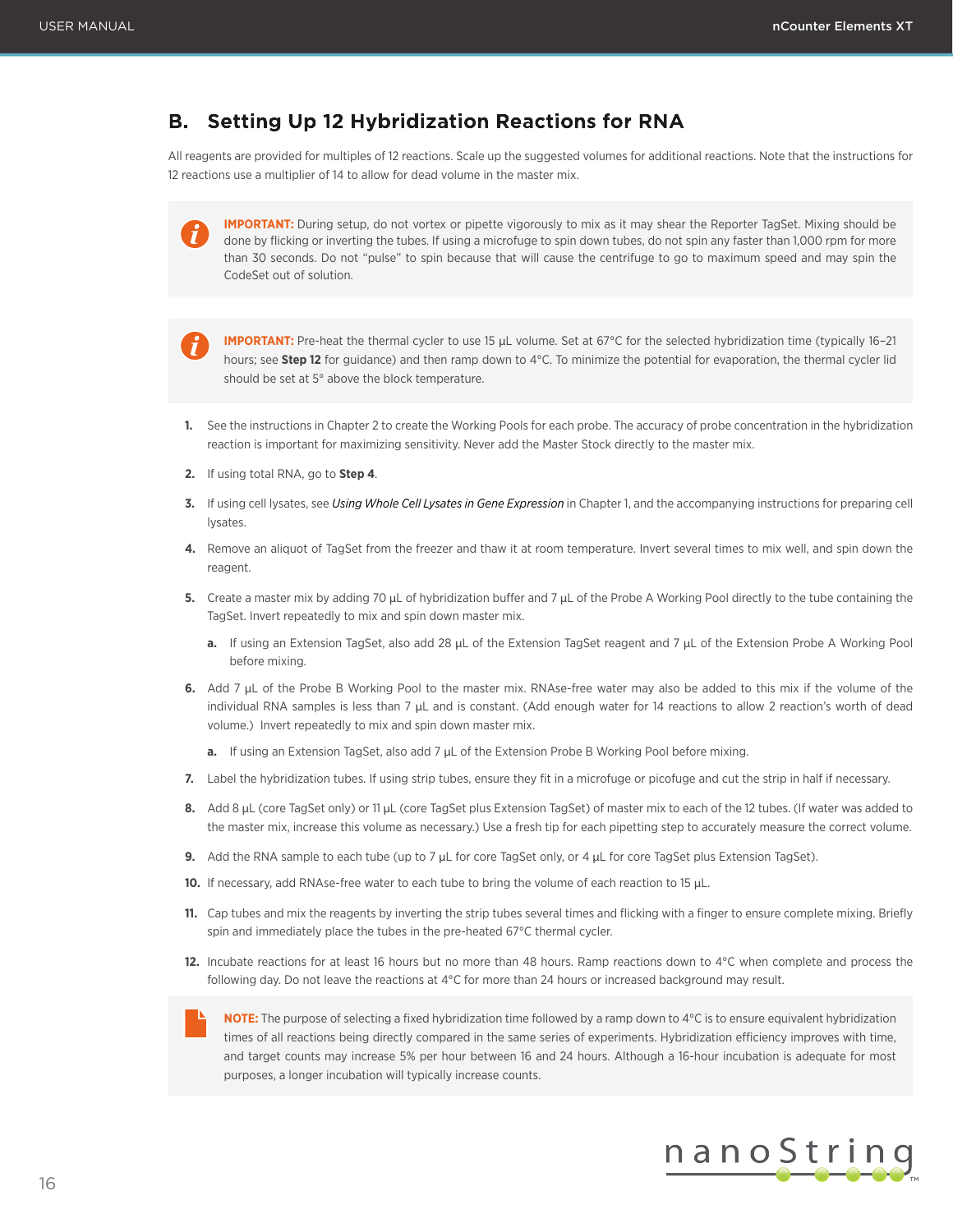#### C. Workflow for nCounter Elements XT for Gene Expression

### 1. Prepare 30X Working Probe Pools

- **1.** See instructions in Chapter 2 to prepare working pools. Never add master stocks directly to the hybridization reaction.
- **2.** Do not store working pools. Prepare each working pool using a new aliquot of the master stock. Exact volumes depend on the number of hybridizations as indicated in **TABLE 2.1**.

#### 2. Create Partial Master Mix



### 3. Complete Master Mix



### 4. Set up Hybridization Reactions



### 5. Begin Hybridization

- **1.** Cap tubes.
- **2.** Mix by inverting tubes.
- **3.** Briefly spin down.
- **4.** Incubate at 67**°**C for minimum of 16 hours.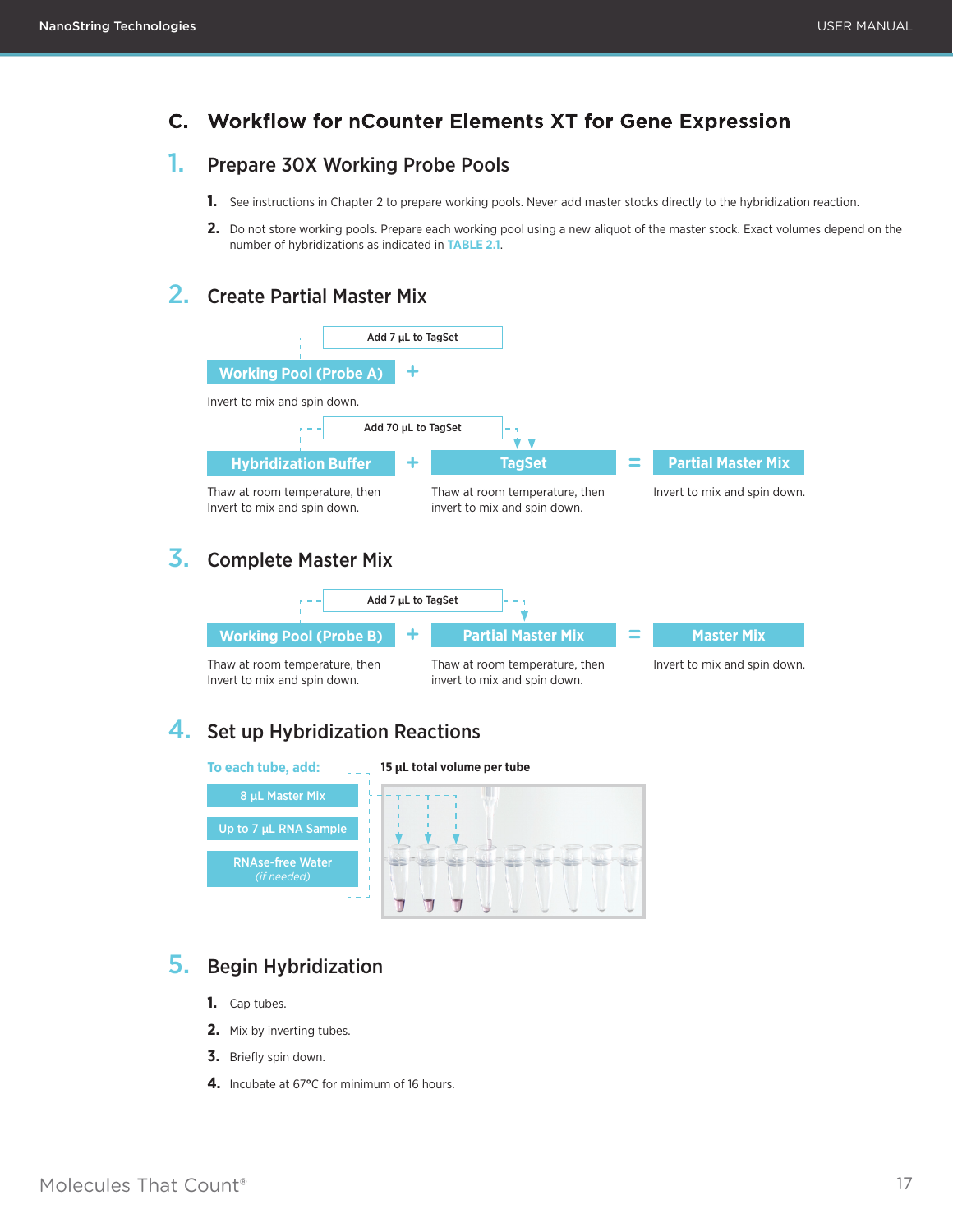**THIS PAGE INTENTIONALLY LEFT BLANK**

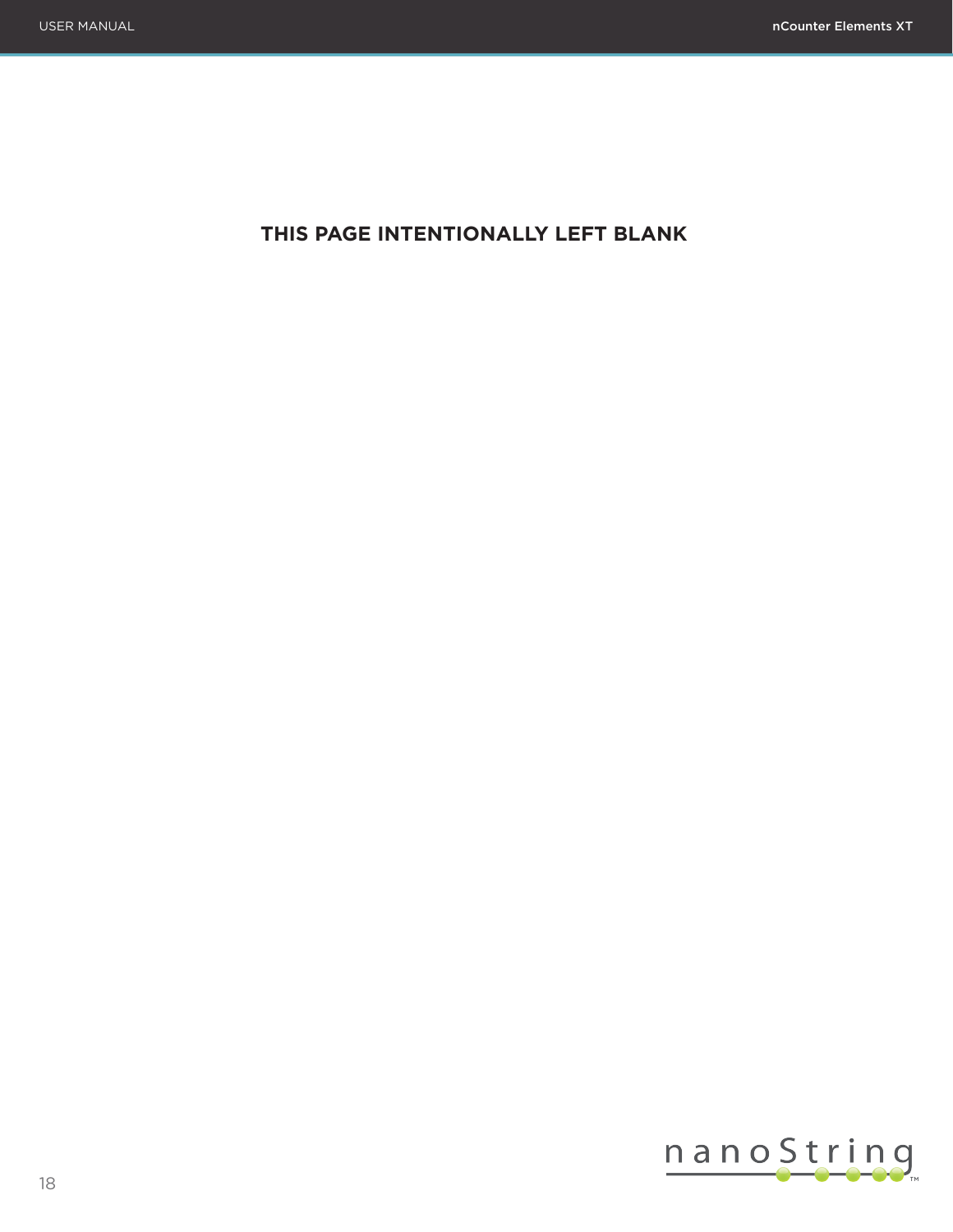# **4 nCounter Elements XT for Fusion Genes**

#### **A. Overview**

nCounter Elements TagSets are flexible, off-the-shelf reagents that can be used for measuring digital counts of RNA as a measure of gene fusion when used in conjunction with user-designed and -supplied target-specific oligonucleotide probes. These reagents are compatible with a wide variety of sample types, including whole cell lysates, RNA purified from FFPE tissue, fresh frozen tissue, blood products, fineneedle aspirates, cell lines, and others. These are recommended instructions for hybridizing the TagSet with oligonucleotide probes and the sample RNA.



**NOTE:** Each specific application using nCounter Elements TagSets will require optimization and validation using appropriate performance metrics defined by the end user.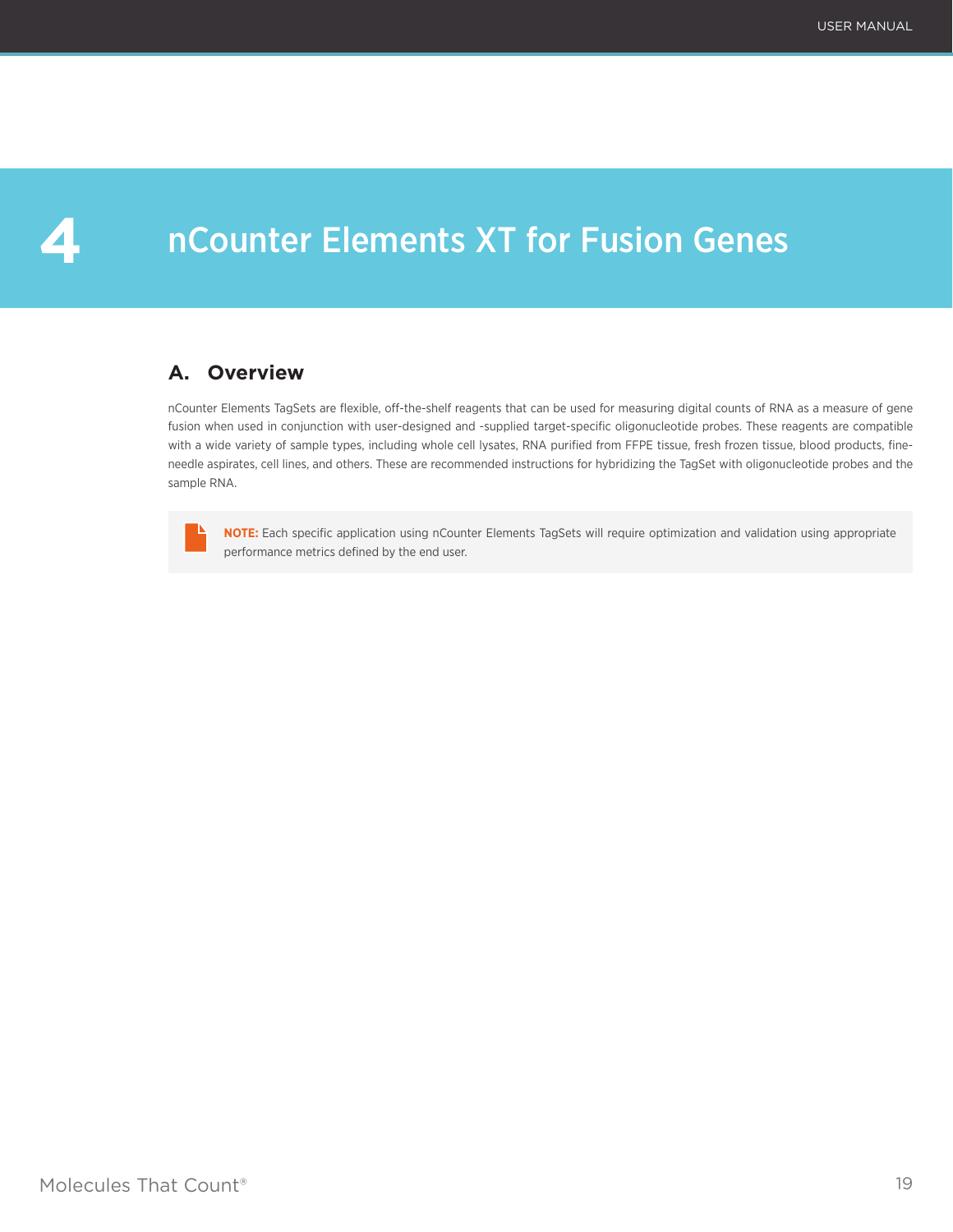#### **B. Hybridization Protocol for Fusion Genes**

All reagents are provided for multiples of 12 reactions. Scale up the suggested volumes for additional reactions. Note that the instructions for 12 reactions use a multiplier of 14 to allow for dead volume in the master mix.



**GENERAL PROBE HANDLING WARNING:** During setup of the reaction, do not vortex or pipette vigorously to mix as it may shear the TagSet. Mixing should be done by flicking or inverting the tubes. If using a microfuge to spin down tubes, do not spin any faster than 1,000 rpm for more than 30 seconds. Do not "pulse" to spin because that will cause the centrifuge to go to maximum speed and may spin the TagSet out of solution.



**IMPORTANT:** Pre-heat the thermal cycler using 15 μL volume. Set at 67°C for the selected hybridization time (typically 16–21 hours; see **Step 10** for guidance) and then ramp down to 4°C. To minimize the potential for evaporation, the thermal cycler lid should be set at 5° above the block temperature.

- **1.** See the directions in Chapter 2 to create Working Pools for each probe. The accuracy of probe concentration in the hybridization reaction is important for maximizing sensitivity. Never add the Master Stock directly to the master mix.
- **2.** Remove an aliquot of the TagSet from the freezer and thaw at room temperature. Invert several times to mix well and spin down the reagent.
- **3.** Create a master mix by adding 70 μL of hybridization buffer, 7 μL of the Probe A Working Pool, and 7 μL of the Protector Probe Working Pool directly to the tube containing the TagSet. Invert repeatedly to mix and spin down master mix.
	- **a.** If using an Extension TagSet, also add 28 μL of the Extension TagSet reagent, 7 μL of the Extension Probe A Working Pool and 7 μL of the Extension Protector Probe Working Pool before mixing.
- **4.** Add 7 μL of the Probe B Working Pool to the master mix. RNAse-free water may also be added to this mix if the volume of the individual RNA samples is less than 7 μL and is constant. (Add enough water for 14 reactions to allow 2 reactions' worth of dead volume.) Invert repeatedly to mix and spin down master mix.
	- **a.** If using an Extension TagSet, also add 7 μL of the Extension Probe B Working Pool before mixing.
- **5.** Label the hybridization tubes. If using strip tubes, ensure they fit in a microfuge or picofuge and cut the strip in half if necessary.
- **6.** Add 8.5 μL (core TagSet only) or 12 μL (core TagSet plus Extension TagSet) of master mix to each of the 12 tubes. (If water was added to the master mix, increase this volume as necessary). Use a fresh tip for each pipetting step to accurately measure the correct volume.
- **7.** Add the RNA sample to each tube (up to 6.5 μL for core TagSet only, or 3 μL for core TagSet plus Extension TagSet).
- **8.** If necessary, add RNAse-free water to each tube to bring the volume of each reaction to 15 μL.
- **9.** Cap tubes and mix the reagents by inverting the strip tubes several times and flicking with a finger to ensure complete mixing. Briefly spin down and immediately place the tubes in the pre-heated 67°C thermal cycler.
- **10.** Incubate reactions for at least 16 hours but no more than 48 hours. Ramp reactions down to 4°C when complete and process the following day. Do not leave the reactions at 4°C for more than 24 hours or increased background may result.
	- **NOTE:** NanoString suggests selecting a fixed hybridization time followed by a ramp down to 4°C to ensure equivalent hybridization times of all reactions that will be directly compared in the same series of experiments. Hybridization efficiency improves with time, and target counts may increase 5% per hour between 16 and 24 hours. Although a 16-hour incubation is adequate for most purposes, a longer incubation will typically increase counts.

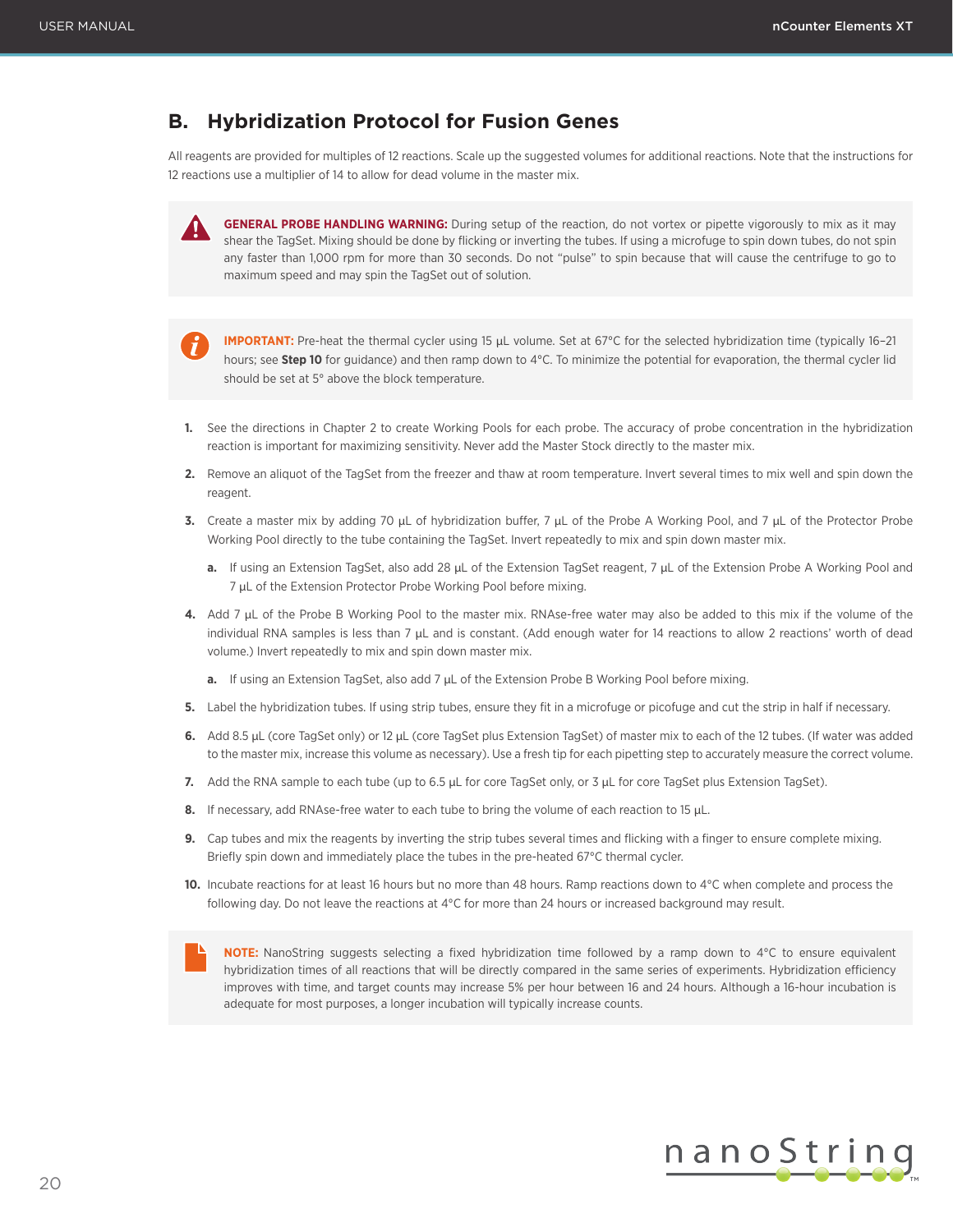#### C. Workflow for nCounter Elements XT for Fusion Genes

### 1. Prepare 30X Working Probe Pools

- **1.** See instructions in Chapter 2 to prepare working pools. Never add master stocks directly to the hybridization reaction.
- **2.** Do not store working pools. Prepare each working pool using a new aliquot of the master stock. Exact volumes depend on the number of hybridizations as indicated in **TABLE 2.1**.

#### 2. Create Partial Master Mix



### 3. Complete Master Mix



### 4. Set up Hybridization Reactions



### 5. Begin Hybridization

- **1.** Cap tubes, and mix by inverting tubes.
- **2.** Briefly spin down.
- **3.** Incubate at 67**°**C for minimum of 16 hours.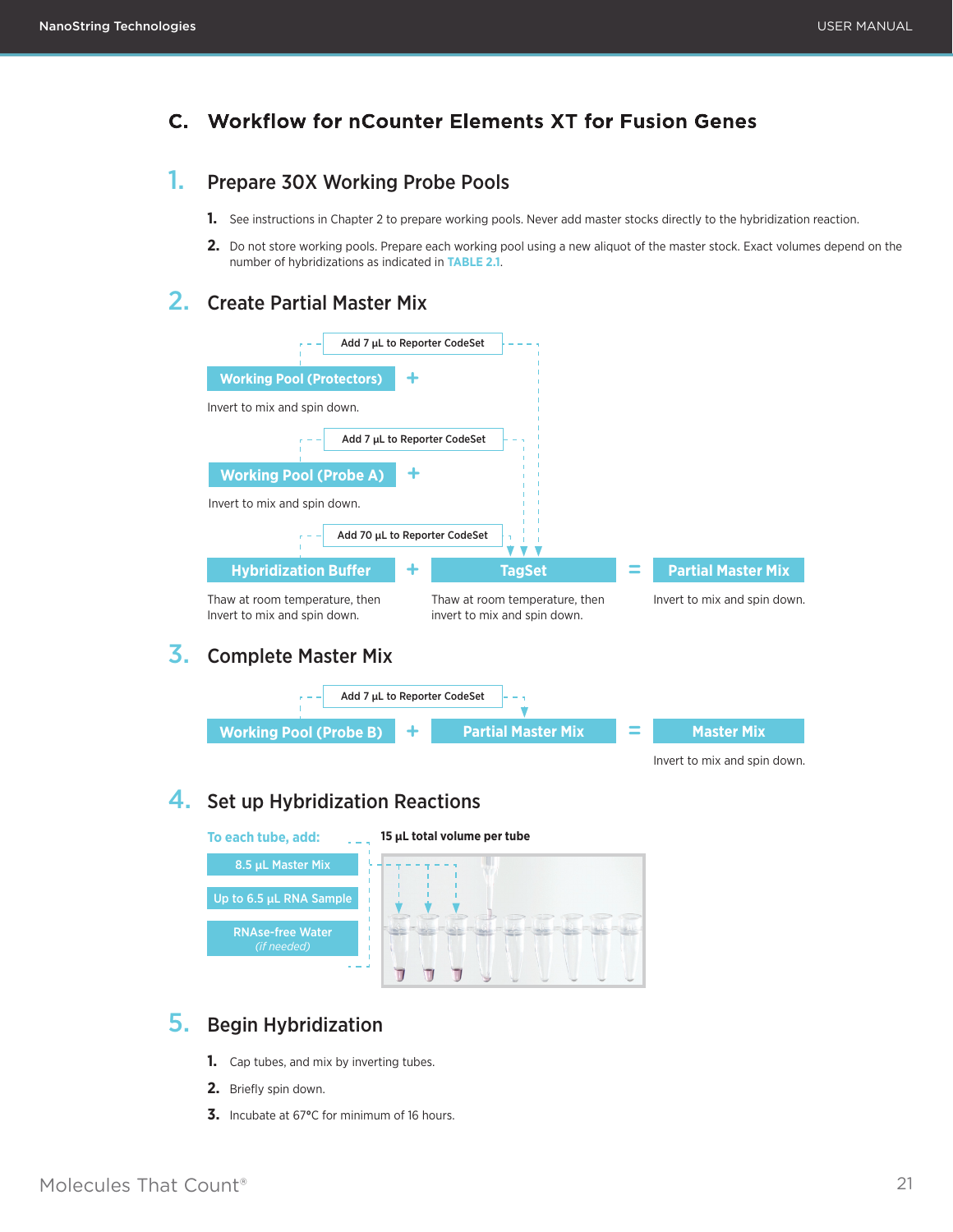**THIS PAGE INTENTIONALLY LEFT BLANK**

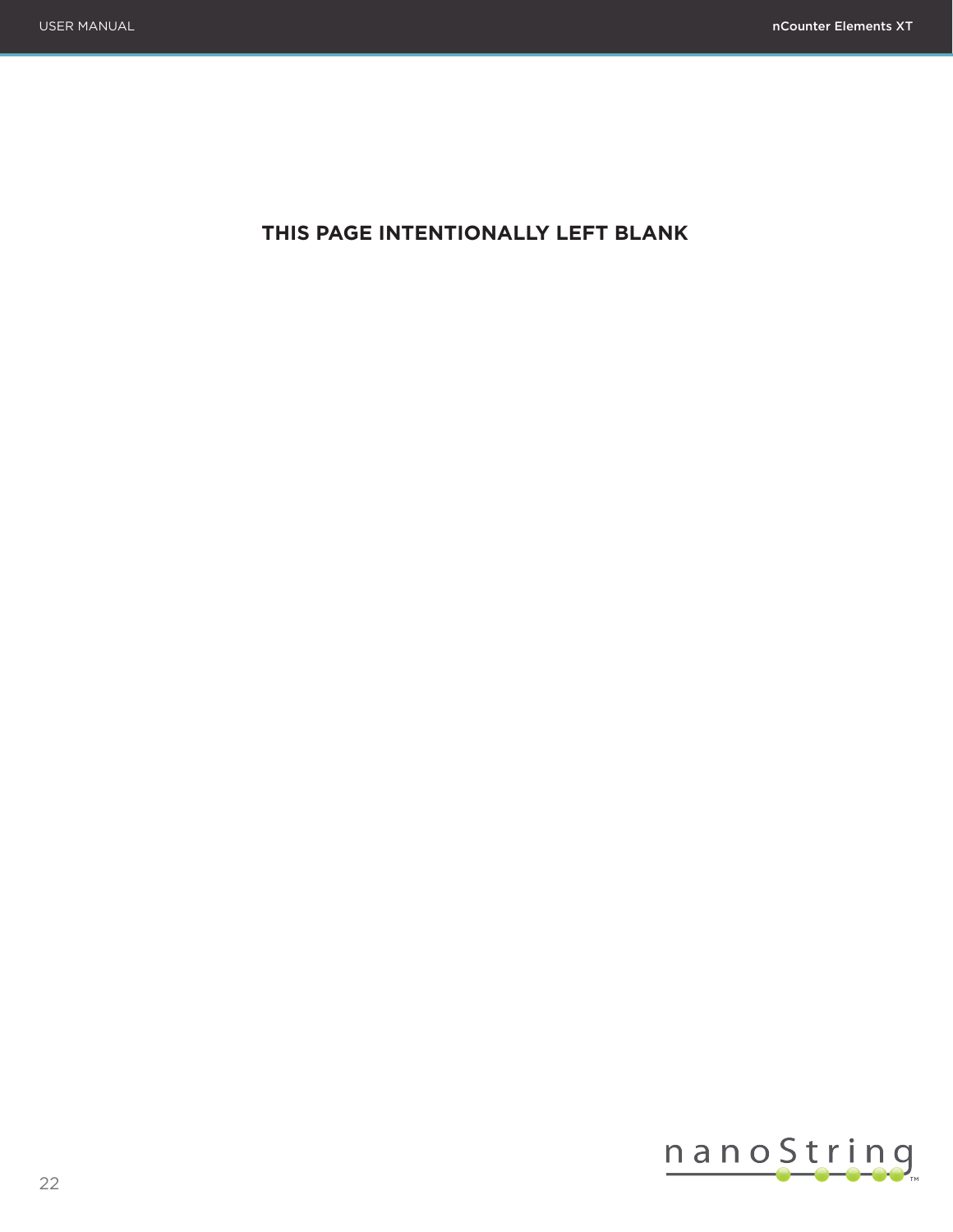# **5** nCounter Elements XT for DNA

#### **A. Overview**

nCounter Elements TagSets are flexible, off-the-shelf reagents that can be used for measuring digital counts of DNA for purposes such as determining copy number variation (CNV) and performing counts of genetic loci in enriched DNA when used in conjunction with userdesigned and -supplied target-specific oligonucleotide probes. Reagents are compatible with a wide variety of DNA sample types, including formalin-fixed paraffin-embedded (FFPE) tissue, fresh frozen tissue, blood products, fine-needle aspirates, cell lines, and immunoprecipitated DNA. However, additional sample processing steps are required for most types of DNA samples. Read these important considerations before performing the hybridization protocol if using nCounter Elements TagSet reagents with DNA samples.

#### **Fragmentation**

For guidance regarding DNA fragmentation based on your sample type, see:

- *• [MAN-10050, Preparing Nucleic Acid from FFPE Samples for Use with nCounter Assays](https://www.nanostring.com/download_file/view/867/3778)* **or**
- *• [MAN-10051, Preparing Nucleic Acid from Fresh Frozen Samples for Use with nCounter Assays](https://www.nanostring.com/download_file/view/860/3778)*

#### **CNV Reference Sample Considerations**

Genomic DNA from a reference sample may be used to determine copy number with nCounter Elements TagSets. Reference samples should not contain copy number variations in the test regions. NanoString recommends selecting one or more genomic DNA reference samples that are of the same sample type as the test samples (e.g., FFPE, cell line, or blood) and have been purified and fragmented in the same way as the test samples. The reference DNA(s) should be run at least once whenever the content of the CodeSet is changed (i.e*.*, different loci are being measured).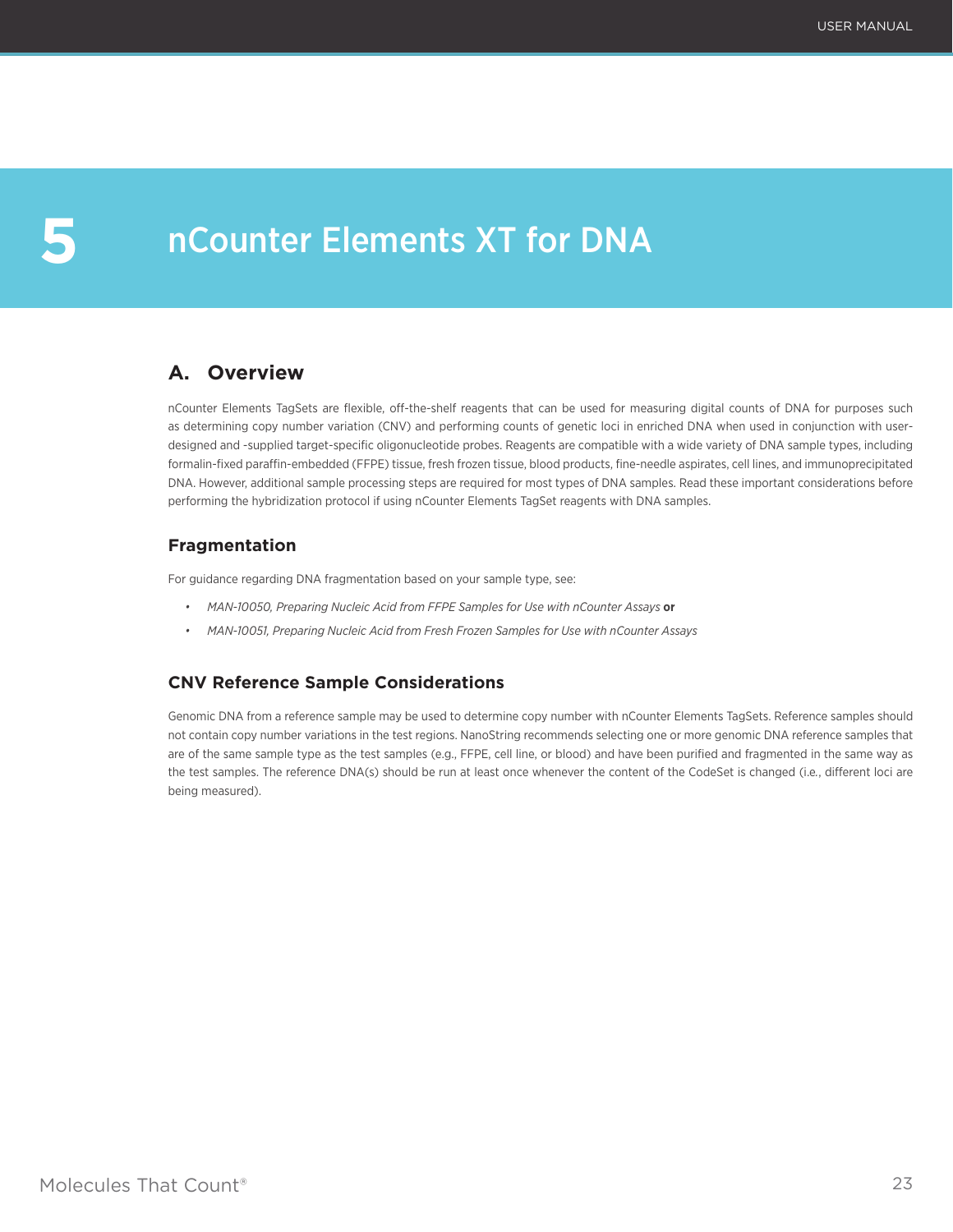#### **Denaturation**

DNA is typically double-stranded in its biological conformation, whereas RNA is single-stranded. Double-stranded DNA must be denatured prior to hybridization.

**IMPORTANT:** NanoString recommends a denaturation temperature of 95°C for 5 minutes, followed by an immediate ramp down to 4°C or quick cooling on ice for 2 minutes. Incomplete denaturation results in decreased sensitivity.

#### **DNA Input Amount**

The recommended mass of input genomic DNA for most hybridization reactions is 150-300 ng, three times greater than the mass of input RNA recommended as a starting point when measuring gene expression. This is due to the fact that most non-repetitive genomic DNA sequences are present at two copies per cell in normal diploid samples. In contrast, the amount of a given RNA can range from one to many thousands of copies per cell. The maximum sample input volume for DNA hybridization is 7 μL using a core TagSet, and 4 μL if an Extension TagSet is added. Thus, the sample DNA concentration must be high enough to provide an adequate mass.

If the available sample is not a limiting factor, increasing the DNA input amount to 600 ng may provide better resolution for small variations in CNV reactions and increase accuracy for highly-degraded FFPE samples.

For DNA that has been enriched (*e.g.*, via immunoprecipitation, exome capture, or target enrichment) the input requirements are typically lower than those required for standard genomic DNA. For these sample types, recommended starting input amounts are 5-50 ng depending on the level of enrichment. Input amounts may need to be optimized for some experimental conditions.

#### **DNA Quality**

DNA should be free of contaminating RNA for accurate copy number analysis. NanoString strongly recommends that DNA preparations be RNAse-treated as described by the extraction kit manufacturer. RNA contamination may negatively impact the quality of the data in two ways:

- **1.** Even when probes are selected to non-coding sequences, the presence of unprocessed RNA may result in artificially increased signal and copy number determinations.
- **2.** RNA may result in over-estimation of DNA concentration when measured by UV absorbance, leading to lower than recommended DNA input amounts and lower counts. For pure genomic DNA preparations, NanoString recommends A260/280 ratios between 1.7 and 1.9 and A260/230 ratios between 1.3 and 2.0. Fluorescence-based reactions using dyes specific for DNA may provide the most accurate concentration measurements if RNA contamination is suspected.

DNA extracted from FFPE samples is typically degraded due to the fixation and storage process. NanoString recommends that the average size of extracted DNA be greater than 1 kb prior to fragmentation.

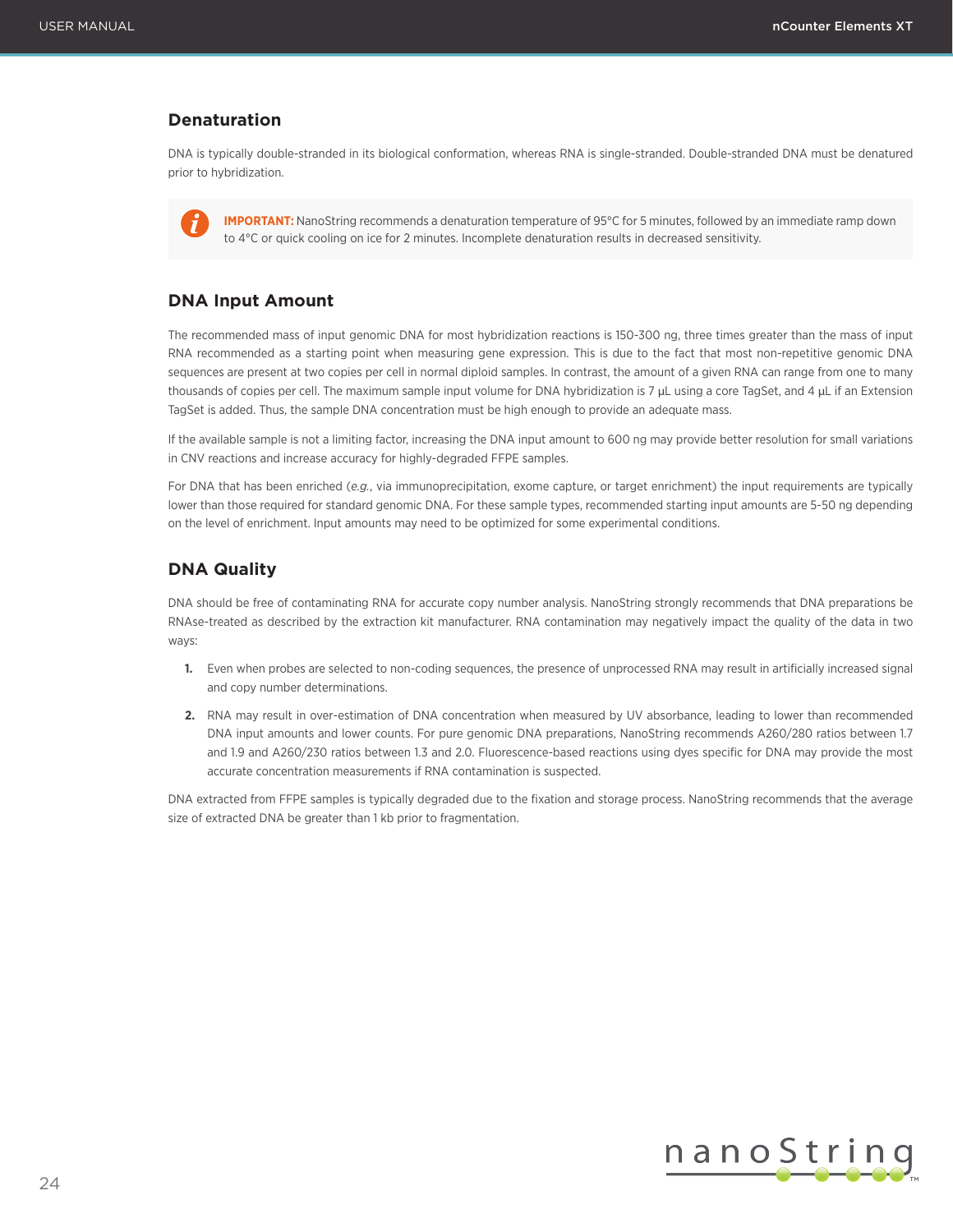#### **B. DNA Hybridization Protocol**

**GENERAL PROBE HANDLING WARNING:** During setup of the hybridization, do not vortex or pipette vigorously to mix as it may shear the Reporter TagSet. Mixing should be done by flicking or inverting the tubes. If using a microfuge to spin down tubes, do not spin any faster than 1,000 rpm for more than 30 seconds. Do not "pulse" to spin because that will cause the centrifuge to go to maximum speed and may spin the CodeSet out of solution.

**IMPORTANT:** Pre-heat the thermal cycler using 15 μL volume. Set at 67°C for the selected hybridization time (typically 16-21 hours; see Step 11 for guidance) and then ramp down to 4°C. To minimize the potential for evaporation, the thermal cycler lid should be set at 5° above the block temperature.

- **1.** See the directions in [Chapter 2](#page-10-0) to create Working Pools for each probe. The accuracy of probe concentration in the hybridization reaction is important for maximizing sensitivity. Never add the Master Stock directly to the master mix.
- **2.** Remove an aliquot of the TagSet from the freezer and thaw at room temperature. Invert several times to mix well and spin down the reagent.
- **3.** Create a master mix by adding 70 μL of hybridization buffer and 7 μL of the Probe A Working Pool directly to the tube containing the TagSet. Invert repeatedly to mix and spin down master mix.
	- **a.** If using an Extension TagSet, also add 28 μL of the Extension TagSet reagent and 7 μL of the Extension Probe A Working Pool before mixing.
- **4.** Add 7 μL of the Probe B Working Pool to the master mix. RNAse-free water may also be added to this mix if the volume of the individual RNA samples is less than 7 μL and is constant. (Add enough water for 14 hybridizations to allow two hybridizations' worth of dead volume.) Invert repeatedly to mix and spin down master mix.
	- **a.** If using an Extension TagSet, also add 7 μL of the Extension Probe B Working Pool before mixing.
- **5.** Label the hybridization tubes. If using strip tubes, ensure they fit in a microfuge or picofuge and cut the strip in half if necessary.
- **6.** Add 8 μL (core TagSet only) or 11 μL (core TagSet plus Extension TagSet) of master mix to each of the 12 tubes. (If water was added to the master mix, increase this volume as necessary.) Use a fresh tip for each pipetting step to accurately measure the correct volume.
- **7.** Denature DNA or restriction digest samples at 95°C for 5 minutes, followed by an immediate ramp down to 4°C or quick cooling on ice for 2 minutes.
- **8.** Add the denatured DNA or restriction digest sample to each tube (up to 7 μL for core TagSet only, or 4 μL for core TagSet plus Extension TagSet).
- **9.** If necessary, add RNAse-free water to each tube to bring the volume of each reaction to 15 μL.
- **10.** Cap tubes and mix the reagents by inverting the tubes several times and flicking with a finger to ensure complete mixing. Briefly spin down and immediately place the tubes in the pre-heated 67°C thermal cycler.
- **11.** Incubate reactions for at least 16 hours but no more than 48 hours. Ramp reactions down to 4°C when complete and process the following day. Do not leave the reactions at 4°C for more than 24 hours or increased background may result.
- **NOTE:** NanoString suggests selecting a fixed hybridization time followed by a ramp down to 4°C to ensure equivalent times of all hybridizations that will be directly compared in the same series of experiments. Hybridization efficiency improves with time, and target counts may increase 5% per hour between 16 and 24 hours. Although a 16-hour incubation is adequate for most purposes, a longer incubation will typically increase counts.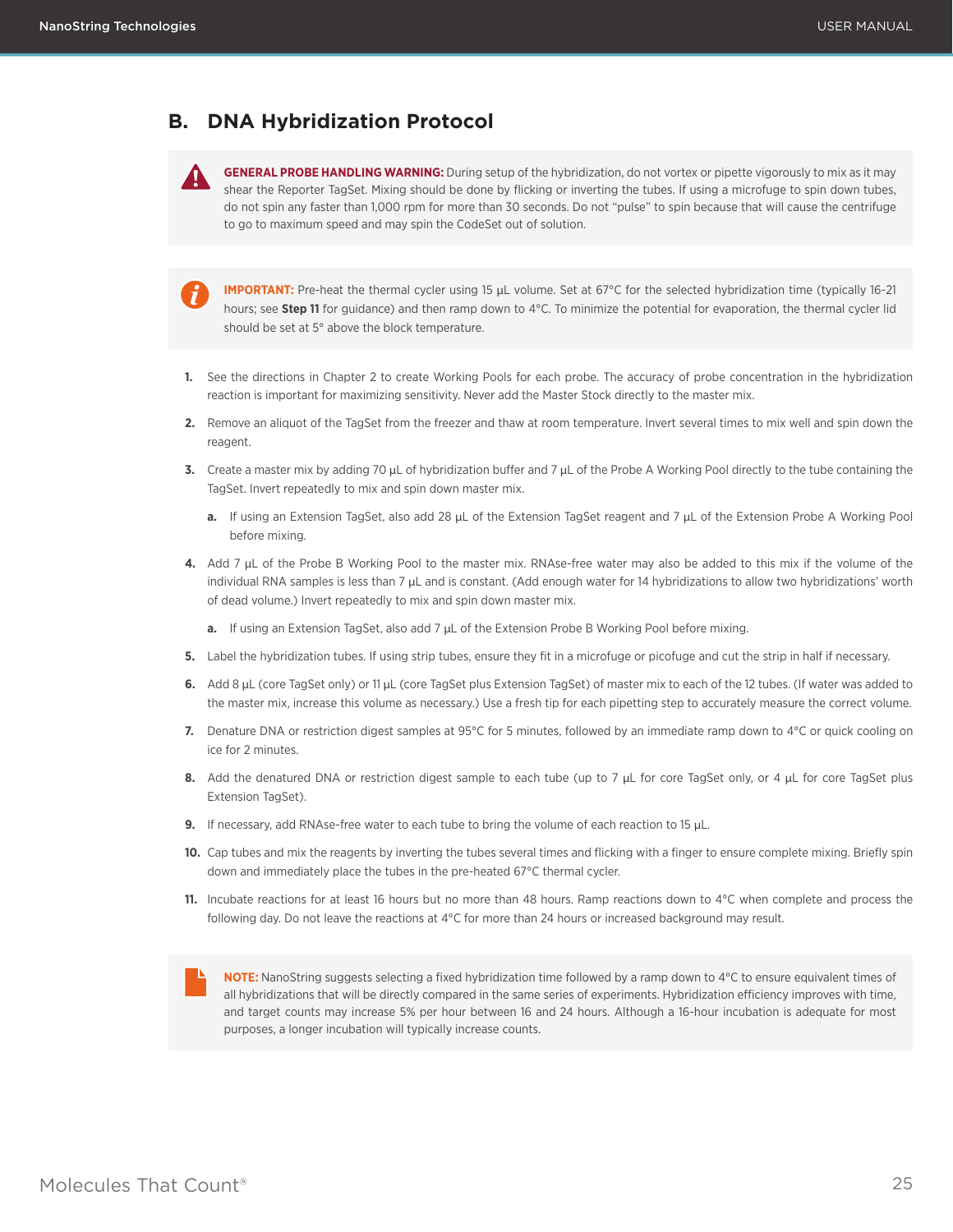#### C. Workflow for nCounter Elements XT for DNA

### 1. Prepare Working Pools

- **1.** See Chapter 2 to prepare working pools for each probe. Never add master stocks directly to the hybridization reaction.
- **2.** Do not store working pools. Prepare each working pool using a new aliquot of the master stock. Exact volumes depend on the number of hybridizations as indicated in **TABLE 2.1**.

### 2. Create Partial Master Mix



### 3. Complete Master Mix

|                               | Add 7 µL to TagSet |                           |                              |
|-------------------------------|--------------------|---------------------------|------------------------------|
| <b>Working Pool (Probe B)</b> |                    | <b>Partial Master Mix</b> | <b>Master Mix</b>            |
| Invert to mix and spin down.  |                    |                           | Invert to mix and spin down. |

### 4. Set up Hybridization Reactions



### 5. Begin Hybridization

- **1.** Cap tubes, and mix by inverting tubes.
- **2.** Briefly spin down.
- **3.** Incubate at 67**°**C for minimum of 16 hours.